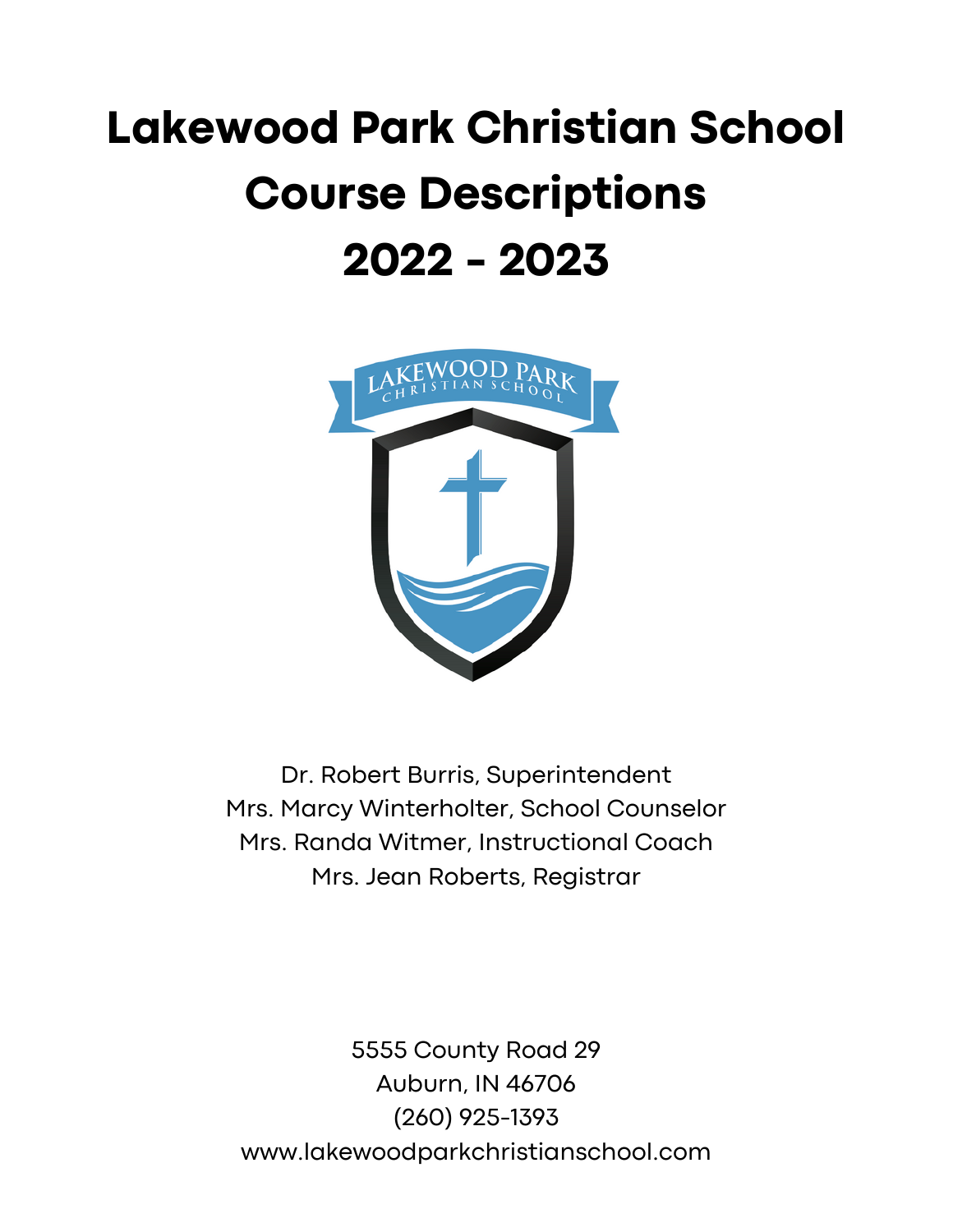### **Our Vision:**

Shaping Difference-Makers in Christ

### **Our Mission:**

TEACH (Proverbs 15:33) TRAIN (Proverbs 22:6) TEST (Proverbs 17:3) TRANSFORM (Proverbs 3:12)

### **Our Statement of Faith:**

**Bible -** We believe in the Scriptures of the Old and New Testaments as inspired by God, inerrant in the original writings, and the supreme and final authority in faith and life.

**Trinity -** We believe in one God, eternally existing in three equal persons: Father, Son, and Holy Spirit.

**Creation -** We believe the Genesis account of a literal six-day creation; we believe man was created in God's image and after His own likeness, and not by evolution (man did not evolve from other life forms).

**Sin -** We believe that man was created in innocence, but voluntarily sinned. As a consequence, all men are now sinners and under just condemnation without defense or excuse.

**Jesus' birth -** We believe Jesus Christ was begotten by the Holy Spirit of God, born of the Virgin Mary, and is a true man and true God. We believe Jesus is full deity, existing as a co-equal member of the Godhead.

**Jesus' death -** We believe the Lord Jesus Christ died for sins, according to the Scriptures as a representative and substitutionary sacrifice.

**Jesus' resurrection -** We believe in the literal, bodily resurrection of the Lord Jesus Christ, and that He reigns at the right hand of God.

**Salvation -** We believe that salvation is by grace; a free gift of God, through faith in the Lord Jesus Christ.

**Holy Spirit -** We believe that the Holy Spirit bears witness to the truth of the gospel and in-dwells Christians to enable them to live godly lives.

**Judgment -** We believe in the bodily resurrection of the just and unjust, the everlasting joy of the saved, and the everlasting punishment of the lost.

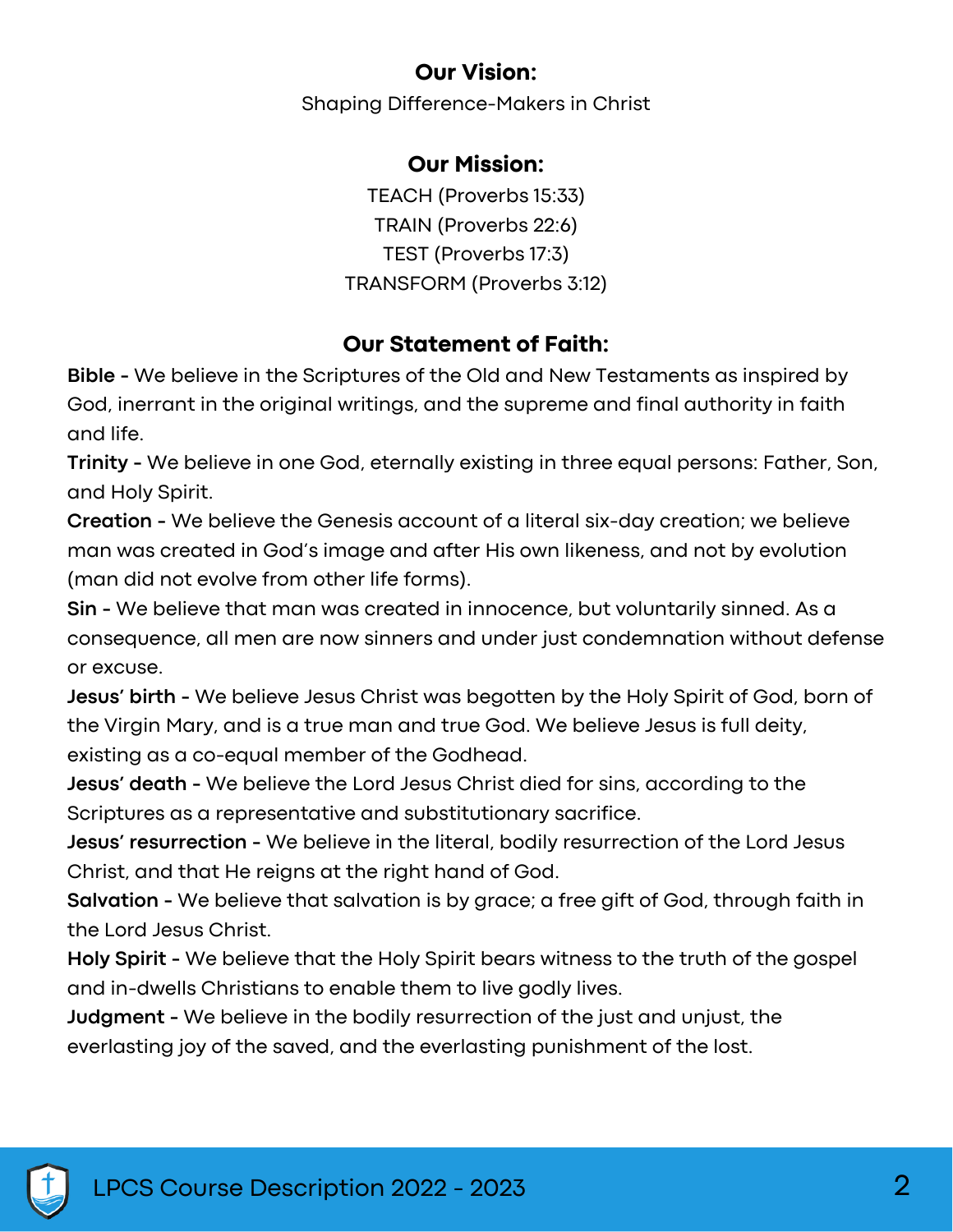# **Table of Contents**

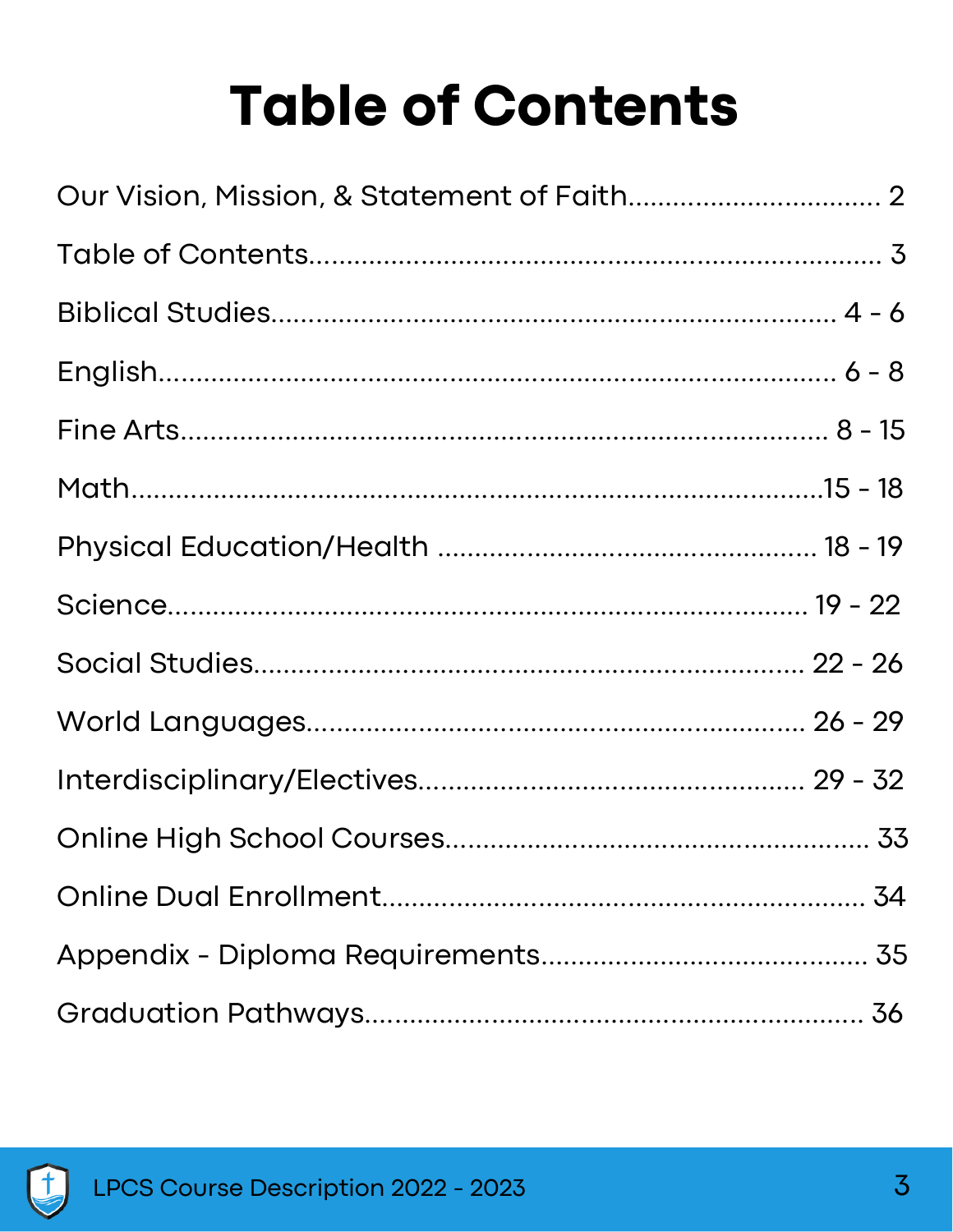# **Biblical Studies**

**Living Biblically** - Living Biblically is designed for students in grade 9 or new students without prior Bible classes. This class is designed to cover the Indiana Academic Standards for Religion and to fulfill the requirements for IN 0550. While enrolled in this course, students will cover the topics of salvation and the essentials of the Gospel; the Bible - what it is, how to study it, and discerning others' use of it; Prayer - what it is and how to practice it privately and corporately; Christian living - the work of the Holy Spirit in an individual's life and how to function as a part of the Body of Christ; and Evangelism an introduction to apologetics as well as methodology of sharing one's faith with non-Christians. Once students successfully complete Living Biblically, they will be able to articulate the truths of the Gospel and be able to share their testimony. They will acquire a working understanding and practice of prayer and Bible study. Finally, students will be able to function Biblically in the Church as well as interact faithfully with those outside of the Church.

#### **Grade Level: 9 Credits: 2 Semesters, 2 Credits Required for LPCS Diploma**

**Understanding the Faith** - Understanding the Faith is designed for students in grade 10. In order to be prepared and ready for this course, it is recommended that students will have already taken and passed Living Biblically. This class is designed to cover the Indiana Academic Standards for Religion and to fulfill the requirements for IN 0550. Understanding the Faith is an introduction to Biblical Theology and Apologetics. While enrolled in this course, students will cover the topics of: the reliability of the Bible, the authenticity of the Bible, and the authority of the Bible. The first half of this course walks students through Biblical apologetics dealing with issues such as truth claims, the Bible's origin, and the reliability of the Bible. This class also begins to look at the Bible as a whole and get an overview of the Bible's "Big Story". Additionally, students will look at some important theological issues, such as what the Bible teaches about creation, sin, angels and demons, and some "tough" world and cultural issues such as: slavery, divorce, and genocide. Once students successfully complete Understanding the Faith, they will be able to: 1. Have a better understanding of the concepts of truth, worldviews, and how one can trust that the Bible is true and reliable; 2. Be able to defend the Bible as the Word of God; and 3. Be able to engage society in cultural issues such as: how to know truth, how to trust the Bible, how to know who God is, the origin of the universe, evil and suffering, and gender identity.

### **Grade Level: 10 Prerequisite: Living Biblically Credits: 2 Semesters, 2 Credits Required for LPCS Diploma**

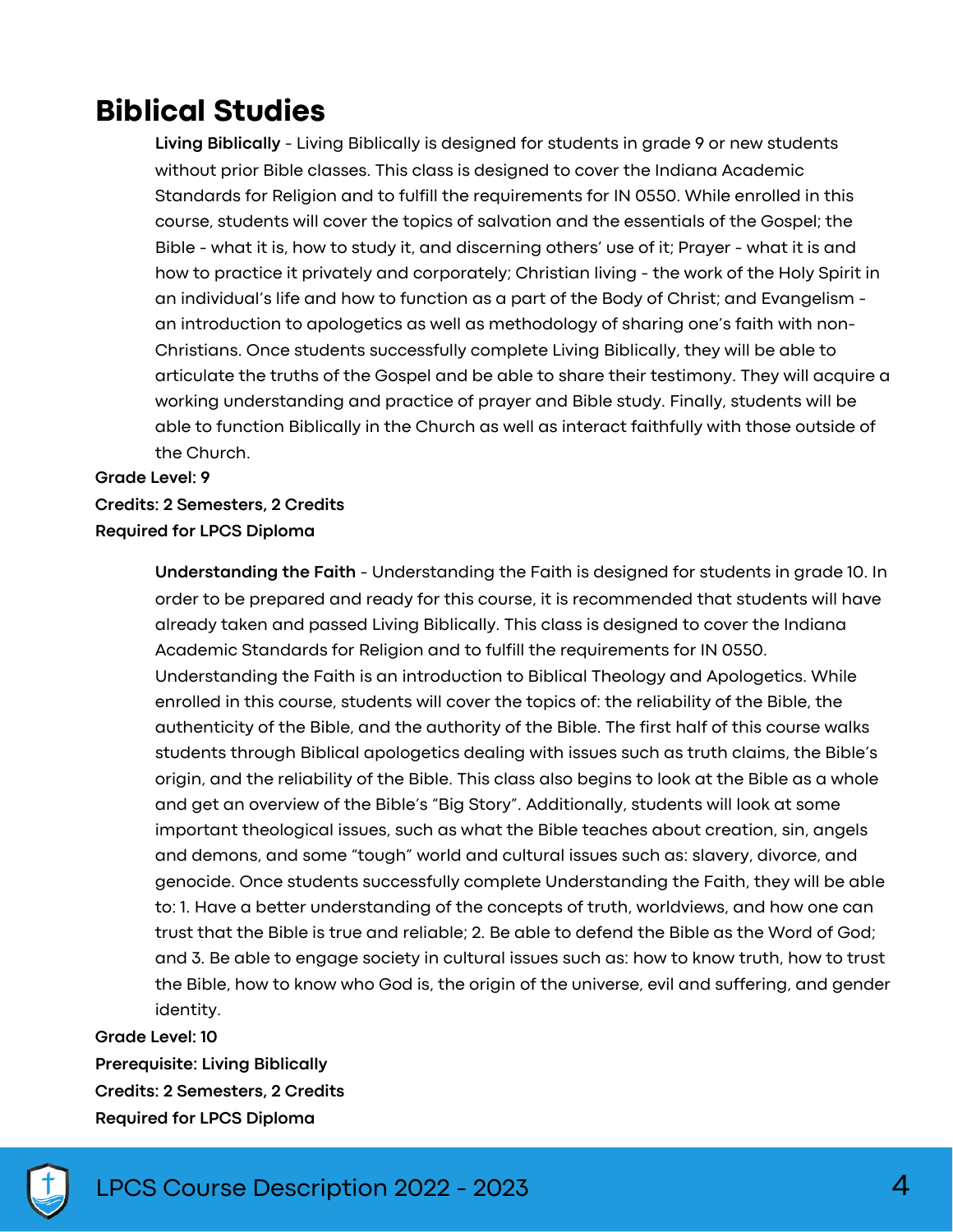**Systematic Theology -** Systematic Theology is designed for students in grade 11. In order to be prepared and ready for this course, it is recommended that students will have already taken and passed Understanding the Faith. This class is designed to cover the Indiana Academic Standards for Religion and to fulfill the requirements for IN 0550. Systematic Theology "systematically" explores some of the major doctrines taught in Scripture (ie: what the Bible teaches about God, man, creation, Christ, the Holy Spirit, the Church, etc.). Bible 11 students will study what the Bible teaches, and they will learn how to defend these beliefs as they explore such topics as: truth claims, the origin of the Bible, the authenticity and authority of the Bible, canonicity, and inspiration. In Systematic Theology, students will also examine questions of "evil and suffering," "Theism vs. Atheism," the creation of humanity in God's image, End Times, and more. Once students successfully complete Systematic Theology, they will be able to: 1. Have a better understanding of what the Bible actually teaches about its major doctrines; 2. Be able to defend the Bible as the Word of God; and 3. Be able to engage society in cultural issues such as: how to know truth, how to trust the Bible, how to know who God is, the origin of the universe, evil and suffering, and gender identity.

#### **Grade Level: 11**

#### **Prerequisite: Understanding the Faith**

#### **Credits: 2 Semesters, 2 Credits**

#### **Required for LPCS Diploma**

**Understanding the Times** - Understanding the Times is designed for students in grade 12. In order to be prepared and ready for this course, it is recommended that students will have already taken and passed Understanding the Faith and Systematic Theology. This class is designed to cover the Indiana Academic Standards for Religion and to fulfill the requirements for IN 0550. Understanding the Times is an introduction to worldviews and world religions. This course examines six of the major worldviews through the Christian/ Biblical perspective and will help students understand that every individual has a worldview, which affects the beliefs, choices, and behavior of the individual. This course examines the different underlying worldviews that directly impact an individual's behavior, this course also tackles cultural issues and gives Biblical answers to topics such as: creation/ evolution, abortion, human sexuality (including homosexuality and transgenderism) and Euthanasia. Once students successfully complete Bible 12 - Understanding the Times, they will: 1. Have a better understanding of what different worldviews (religions) believe and teach; 2. Be able to evaluate these differing worldviews and the culture through a Biblical perspective; 3. Be able to defend the Bible as the Word of God; and 4. Be able to engage society in cultural issues such as: how to know truth, how to trust the Bible, how to know who God is, the origin of the universe, evil and suffering, homosexuality, gender identity, abortion, and euthanasia.

#### **Grade Level: 12 Prerequisite: Systematic Theology**



### LPCS Course Description 2022 - 2023 5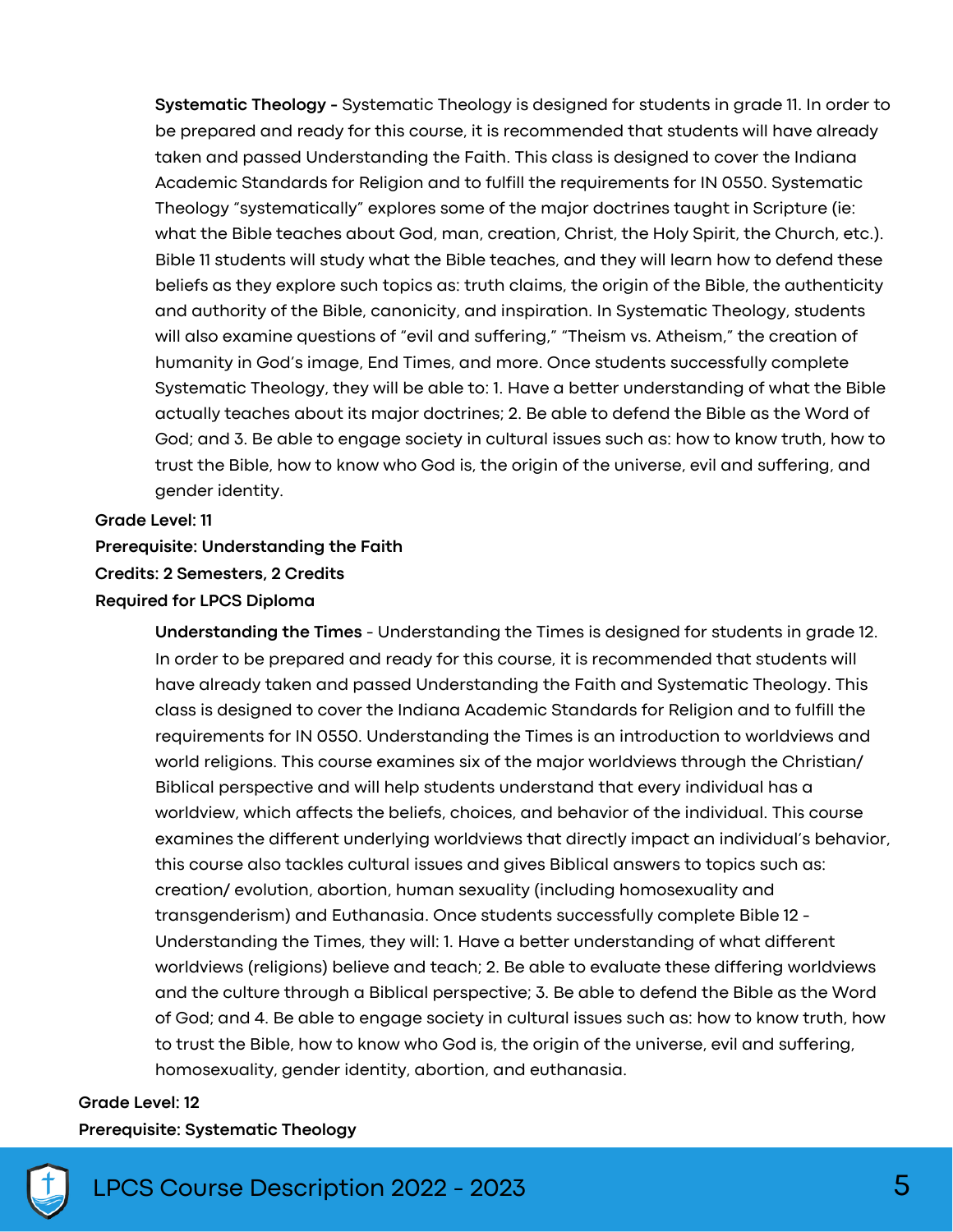**Credits: 2 Semester, 2 Credits Required for LPCS Diploma**

## **English**

**English 9** - English 9 is designed for students in grade 9. In order to be prepared and ready for this course, students will need to have already taken and passed English 8. This class is designed to cover the Indiana Academic Standards for English 9 and to fulfill the requirements for IN 1002. While enrolled in this course, students will integrate biblical truth within the study of literature, composition, vocabulary, and grammar. Once students successfully complete English 9, they will be able to interact proficiently with a wide range of grade appropriate fiction and nonfiction texts. Students will encounter and analyze the structures and elements of novels, short stories, and nonfiction pieces. Students will also write a variety of compositions, developing their skills of organization, form, and formatting. In addition, students will build their vocabulary and understanding of English grammar and usage while applying the concepts to their compositions and work. **\*English 9 Honors is offered with more rigorous content and certain criteria must be met.**

#### **Grade Level: 9**

#### **Credits: 2 Semesters, 2 Credits**

#### **Required course for graduation**

**English 10 -** English 10 is designed for students in grade 10. In order to be prepared and ready for this course, students will need to have already taken and passed English 9 or English 9 Honors. This class is designed to cover the Indiana Academic Standards for English 10 and to fulfill the requirements for IN 1004. While enrolled in this course, students will integrate biblical truth within the study of literature, composition, vocabulary, and grammar. Once students successfully complete English 10, they will be able to interact with a wide range of both fiction and nonfiction texts that are of appropriate complexity and demonstrate grade level appropriate skills in both written and oral language. Students will analyze various novels, plays, short stories, and poems from a variety of authors. Students will also write narrative, informative, and argumentative compositions for varying audiences while implementing the writing process while developing their voices as writers. In addition, students will build their vocabulary and demonstrate an understanding and application of English grammar and usage.

**\*English 10 Honors is offered with more rigorous content and certain criteria must be met.**

**Grade Level: 10 Prerequisite: English 9 Credits: 2 Semesters, 2 Credits Required course for graduation**

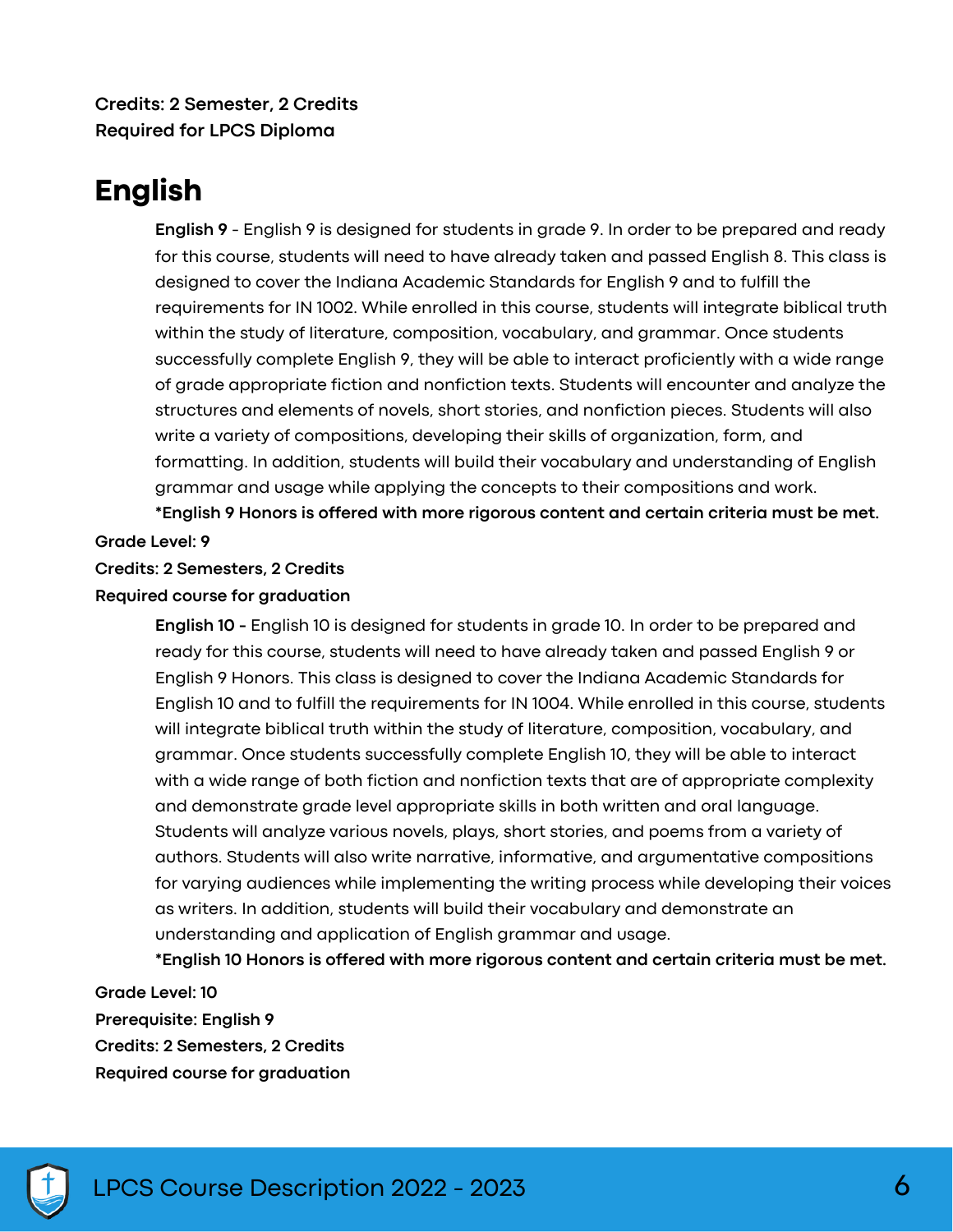**English 11 -** English 11 is designed for students in grade 11. In order to be prepared and ready for this course, students will need to have already taken and passed English 10 or English 10 Honors. This class is designed to cover the Indiana Academic Standards for English/ Language Arts and to fulfill the requirements for IN 1006. While enrolled in this course, students will cover the topics of English vocabulary, communication through formal speaking, class discussion and composition; comprehension and analysis of both contemporary and classic fiction, fluency in various types of writing through proper use of grammar and conventions, and interpretive responses to media and other nonfiction sources. Once students successfully complete English 11, they will be able to analyze, synthesize, and apply themes from literature in regard to contemporary and Biblical thought and practice; implement the writing process of planning, drafting, and revising; organize ideas effectively, develop coherent and concise paragraphs, develop and support a thesis statement, edit for grammatical accuracy and effective usage, and be able to recognize context clues within the written and spoken language in order to determine meaning.

**\*English 11 Honors is offered with a more rigorous content with options for Dual Enrollment Composition and AP Language. Honors ENG 11 requires that certain criteria must be met. DE English fulfills the requirements of IN 1124 and AP Language IN 1056.**

**Grade Level: 11**

**Prerequisite: English 10**

**Credits: 2 Semesters, 2 Credits**

**Required course for graduation**

**English 12** - English 12 is designed for students in grade 12. In order to be prepared and ready for this course, students will need to have already taken and passed English 11 or English 11 Honors. This class is designed to cover the Indiana Academic Standards for English/Language Arts and to fulfill the requirements for IN 1008. While enrolled in this course, students will cover the topics of English vocabulary; communication through formal speaking, class discussion, and composition; comprehension and analysis of both contemporary and classic fiction; fluency in academic and analytic writing through proper use of grammar and conventions, and interpretive responses to media and other nonfiction sources. Once students successfully complete English 12, they will be able to analyze, synthesize, and apply themes from literature in regard to contemporary and Biblical thought and practice, and students will be able to recognize context clues within the written and spoken language in order to determine meaning. Students will also be able to implement the writing process of planning, drafting, and revising for the purpose of writing coherent, well-organized, and polished argumentative documents; and they will be able to employ the skills of researching topics using both print and electronic library sources, appropriately selecting primary and secondary research and applying these skills

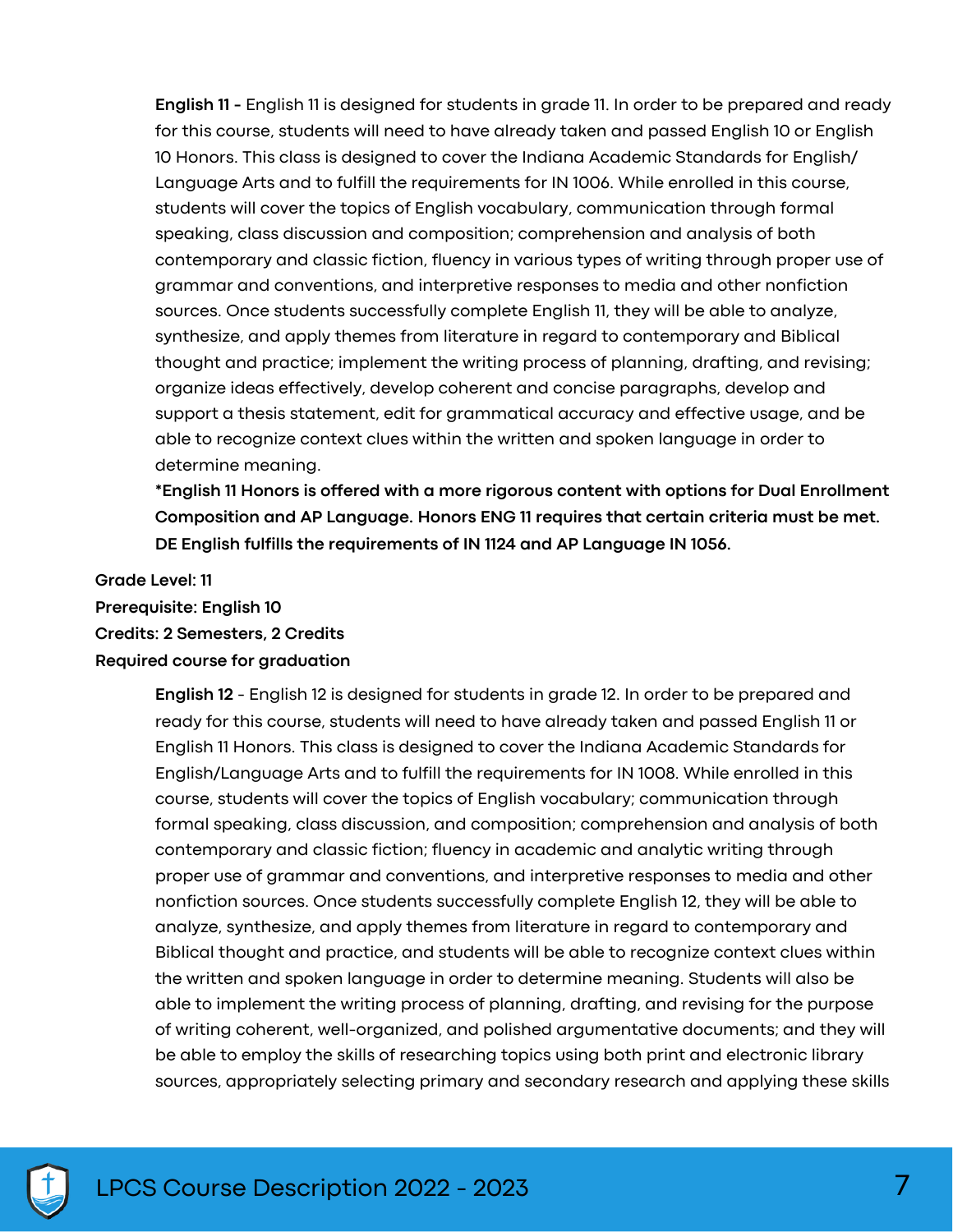to summarizing, paraphrasing, and quoting these sources accurately and ethically using MLA documentation.

**\*English 12 Honors is offered with a more rigorous content with options for Dual Enrollment Composition and AP Literature. Honors ENG 12 requires certain criteria that must be met. DE English fulfills the requirements of IN 1124 and AP Literature IN 1058.**

**Grade Level: 12 Prerequisite: English 11 Credits: 2 Semesters, 2 Credits Required course for graduation**

> **Language Art Lab** - Language Art Lab is a supplemental course that provides students with individualized instruction designed to support success in completing coursework aligned with the Indiana Academic Standards for English and Language Arts. This course focuses on the writing standards and fulfills the requirements of IN 1010. All students should be concurrently enrolled in an English course in which class work will address all of the Indiana Academic Standards.

**Recommended Grade: 9-12**

**Prerequisite: By placement only**

**Credits: 2 Semesters, 2 Credits**

**Counts as an elective for all diplomas**

**This course allows for successive semesters of instruction for students who need additional support in any or all aspects of the writing standards. Counts as an Elective for all diplomas**

## **Fine Arts**

**Digital Design** - Digital Design is designed for students in grades 9-12. This class is designed to cover the Indiana Academic Standards for Visual Art at a Proficient Level and to fulfill the requirements for IN 4082. While enrolled in this course, students will cover the topics of desktop publishing, multimedia, digitized imagery, computer animation, and web design. Students will reflect upon and refine their work; explore cultural and historical connections; make informed judgments about artwork and the nature of art; relate art to other disciplines; and sharpen their literacy and presentational skills. Once students successfully complete the requirements for Digital Design, students will: understand how to combine, text, images and color to clearly communicate a message to an audience; create several marketing products

that will teach them about the elements and principles that govern art; understand the basics and functions of Adobe Photoshop, Illustrator and InDesign; will be able to write code for an app or website; curate an art show for the school's Rhapsody in Art; and efficiently practice the discipline of peer and teacher critiques. This class will allow

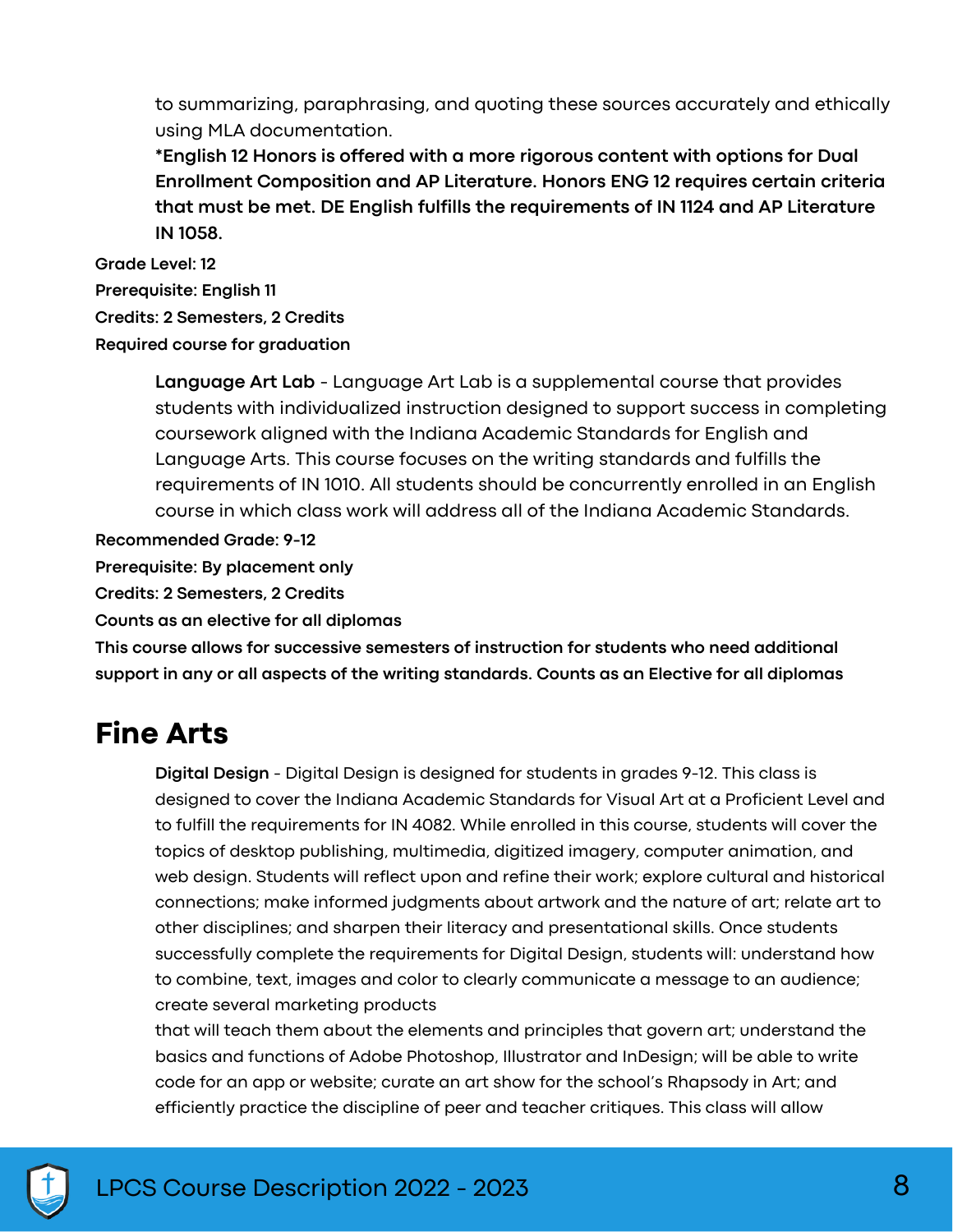students to develop their skills in communication through words and images, while using Biblical concepts to guide ethical design practices.

#### **Grade Level: 9-12**

**Credits: 2 Semesters, 2 Credits (can be taken for successive semesters) Counts as a Directed Elective or Elective for all diplomas, Fulfills a Fine Arts requirement for the Core 40 Academic Honors Diploma**

**Photography** - Photography is designed for students in grades 9-12. This class is designed to cover the Indiana Academic Standards for Visual Art at a Proficient Level and to fulfill the requirements for IN 4062. While enrolled in this course, students will cover the topics of creating photographs, films, and videos utilizing a variety of digital tools and darkroom processes; reflecting upon and refining their work; exploring cultural and historical connections; making informed judgments about artwork and the nature of art; relating art to other disciplines and discovering opportunities for integration; and refining their literacy and presentational skills. Once students successfully complete Photography, they will: efficiently use and take pictures with a DSLR camera; understand how each camera setting can affect the photograph being taken and be able to adjust each of these settings for the desired effects; create several photographs that will teach them about the elements and principles that govern art; use the basics of Photoshop CS6 and the tools of Photoshop to edit pictures; study art history, as well as contemporary artists and their impact on the world of art; prepare photographs to be presented in an art show; and efficiently practice the discipline of peer and teacher critiques. Students will also have expanded their views about capturing and representing God's creation in ways that glorify Him.

**Grade Level: 9-12**

**Credits: 2 Semesters, 2 Credit (can be taken for successive semesters) Counts as a Directed Elective or Elective for all diplomas, Fulfills a Fine Arts requirement for the Core 40 Academic Honors Diploma**

**Student Media/Yearbook** - Student Media/Yearbook is designed for students in grades 9-12. This class is designed to cover the Indiana Academic Standards for High School Journalism Standards and the Student Media Standards and to fulfill the requirements for IN 1086. While enrolled in this course, students will create designs and layouts for the yearbooks; take pictures of event and people for use in the yearbook; work as a member of a team to create a product for purchase; choose and incorporate theme in each layout; and practice the skills of peer editing and revision throughout the year. Once students successfully complete Student Media/Yearbook, they will be able to demonstrate their ability to do journalistic writing and design; follow the ethical principles and legal boundaries

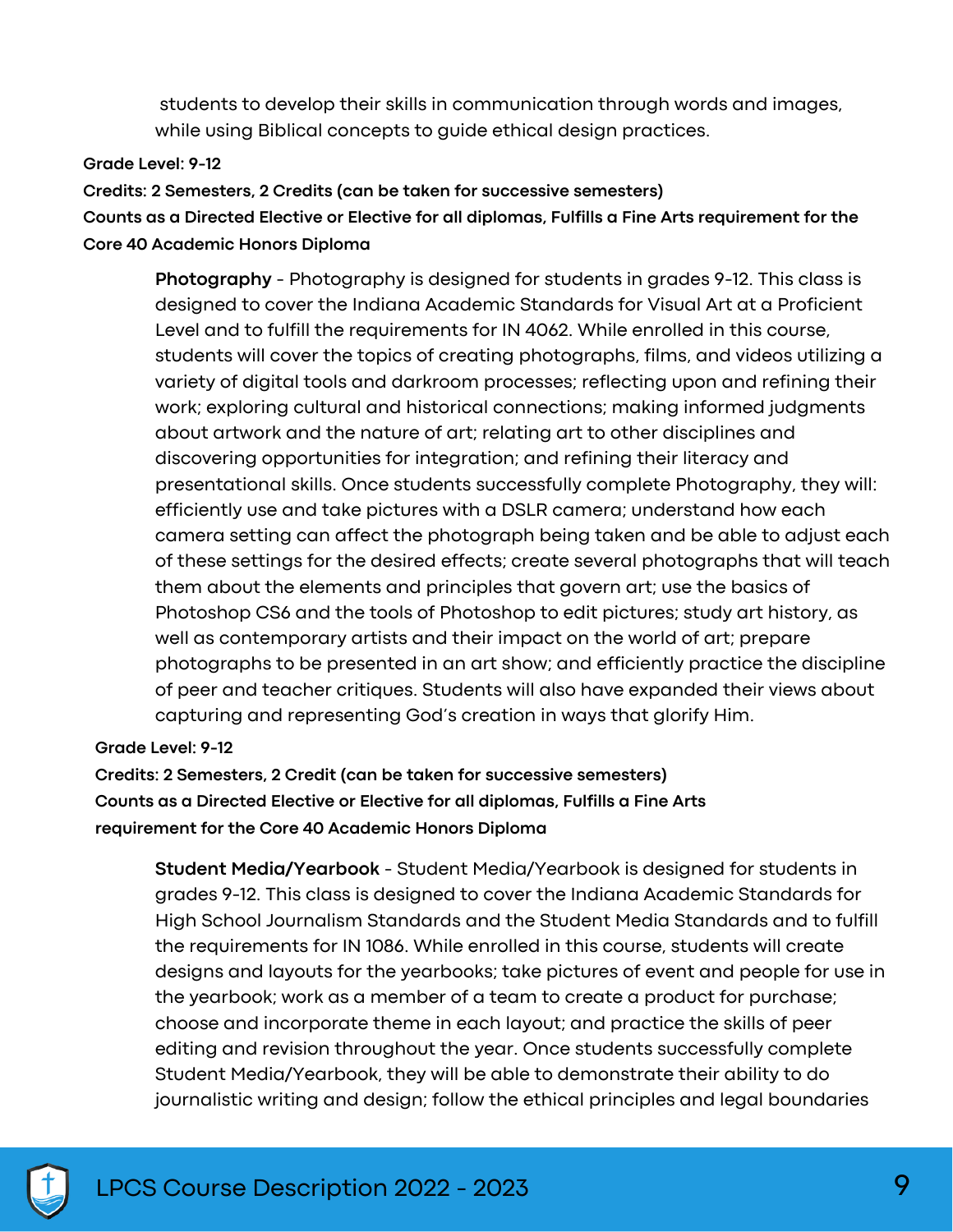that guide scholastic journalism; express themselves publicly with meaning and clarity for the purpose of informing, entertaining, or persuading; and develop skills which may prepare them for career paths in journalism, communications, writing, or related fields. The ability to express oneself through words and images is basic and fundamental part of communication in our culture. Students will learn how to and will practice this expression in a way that honors their God.

#### **Grade Level: 9-12**

**Credits: 2 Semesters, 2 Credits (can be taken for successive semesters) Counts as a Directed Elective or Elective for all diplomas, Fulfills a Fine Arts requirement for the Core 40 Academic Honors Diploma**

**Art I: Intro to Art** - Art I is designed for students in grades 9-12. This class is designed to cover the Indiana Academic Standards for Visual Arts at the High School Proficient Level and to fulfill the requirements for IN 4000 and IN 4002. While enrolled in this course, students will explore historical and cultural background and connections; analyze, interpret, theorize, and make informed judgments about artwork and the nature of art; create three-dimensional works of art, reflect upon the outcomes, then revise their work; relate art to other disciplines and discover opportunities for integration; and incorporate literacy and presentational skills. They will also identify ways to utilize and support art museums, galleries, studios, and community resources. Once students successfully complete Art 1: Intro to Art, they will be able to: create a variety of realistic drawings; create several three dimensional works; accurately study art history, as well as contemporary artists, and identify their impact on the world of art; curate an art show for the school's Rhapsody in Art; and efficiently practice the discipline of peer and teacher critiques. Lastly, students will begin to understand that the power to express one's self through the creation of art is one of the most fundamental ways in which we imitate our God.

#### **Grade Level: 9-12**

**Credits: 2 Semesters, 2 Credit (can be taken for successive semesters) Counts as a Directed Elective or Elective for all diplomas, Fulfills a Fine Arts requirement for the Core 40 Academic Honors Diploma**

**Art II: Advanced Art** - Rotation B- Painting & Sculpture is designed for students in grades 10-12. In order to be prepared and ready for this course, students will need to have already taken and passed Art I: Intro to Art. This class is designed to cover the Indiana Academic Standards for Visual Arts at the Accomplished Level and to fulfill the requirements for IN 4064 and 4044. While enrolled in this course, students will cover the topics of creating abstract and realistic paintings by using materials such as mixed media, watercolor, oil, and acrylics; exploring techniques such as stippling, gouache, wash, and impasto; and using materials such as plaster, clay,

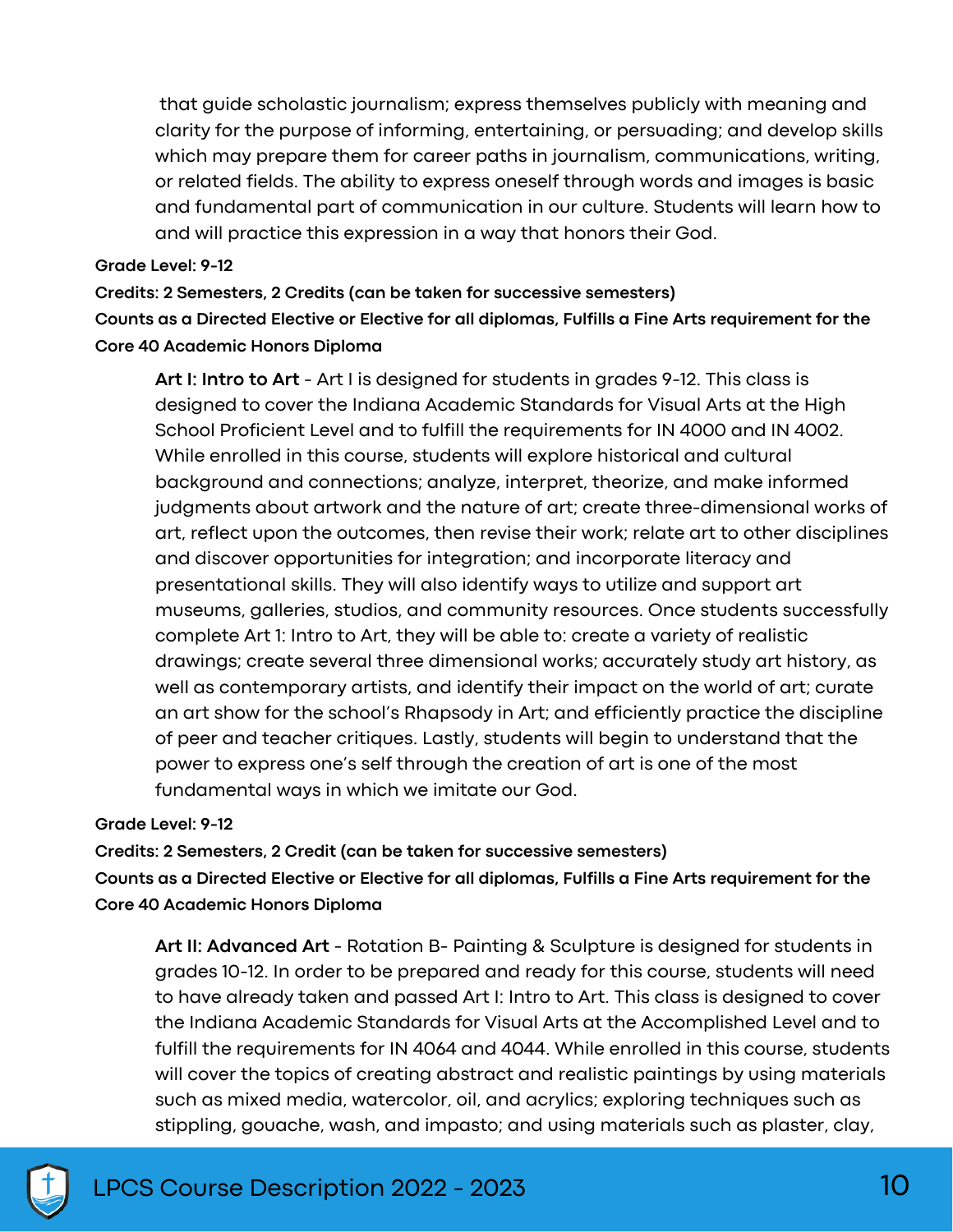metal, paper, wax, and plastic; creating realistic and abstract sculptures by processes of carving, modeling, construction, and assembling; reflecting upon and refine their work; exploring cultural and historical connections in art; making informed judgments about artwork and the nature of art; and incorporating literacy and presentational skills. Students will also utilize the resources of art museums, galleries, and studios, and will identify art-related careers. Students at this level produce works for their portfolios that demonstrate a sincere desire to explore a variety of ideas and problems. Once students successfully complete Art II: Advanced Art - Rotation B- Painting & Sculpture, they will be able to: created a variety of paintings that will demonstrate their understanding of the elements and principles of art; created a variety of three-dimensional sculptures which include elements and principles of art related to the third dimension; accurately study art history, as well as contemporary artists, and identify their impact on the world of art; curate an art show for the school's Rhapsody in Art; and efficiently practice the discipline of peer and teacher critiques. Students will also be able to more accurately view art in the light of God's creation and intention.

**Grade Level: 10-12**

**Prerequisite: Art I**

**Credits: 2 Semesters, 2 Credits (can be taken for successive semesters)**

**Counts as a Directed Elective or Elective for all diplomas, Fulfills a Fine Arts requirement for the Core 40 Academic Honors Diploma**

**Art III: Fine Arts Connections** - Art III is designed for students in grades 11-12. In order to be prepared and ready for this course, students will need to have already taken and passed Art I: Intro to Art and at minimum two semesters of Art II: Advanced Art. This class is designed to cover the Indiana Academic Standards for Visual Arts at the Advanced Level and to fulfill the requirements for IN 4026. While 0enrolled in this course, students will: create works encompassing multiple disciplines, literacies, and sign systems; reflect upon and refine their work; explore cultural and historical connections; analyze, interpret, theorize, and make informed judgments about works and the nature of the arts. They will also incorporate presentational skills and utilize the resources of the arts community. Once students successfully complete Art III: Fine Arts Connections they will have compiled a college entrance portfolio for a visual art program. Students will also be able to: create a variety of two-dimensional and three-dimensional sculptures that increased their understanding of the elements and principles of art and how they relate to the third dimension; compete in art competitions; design and create works of art that carry meaning and share the unique belief system of our students; properly handle and acquire art supplies; accurately study art history, as well as contemporary artists, and identify their impact on the world of art; curate

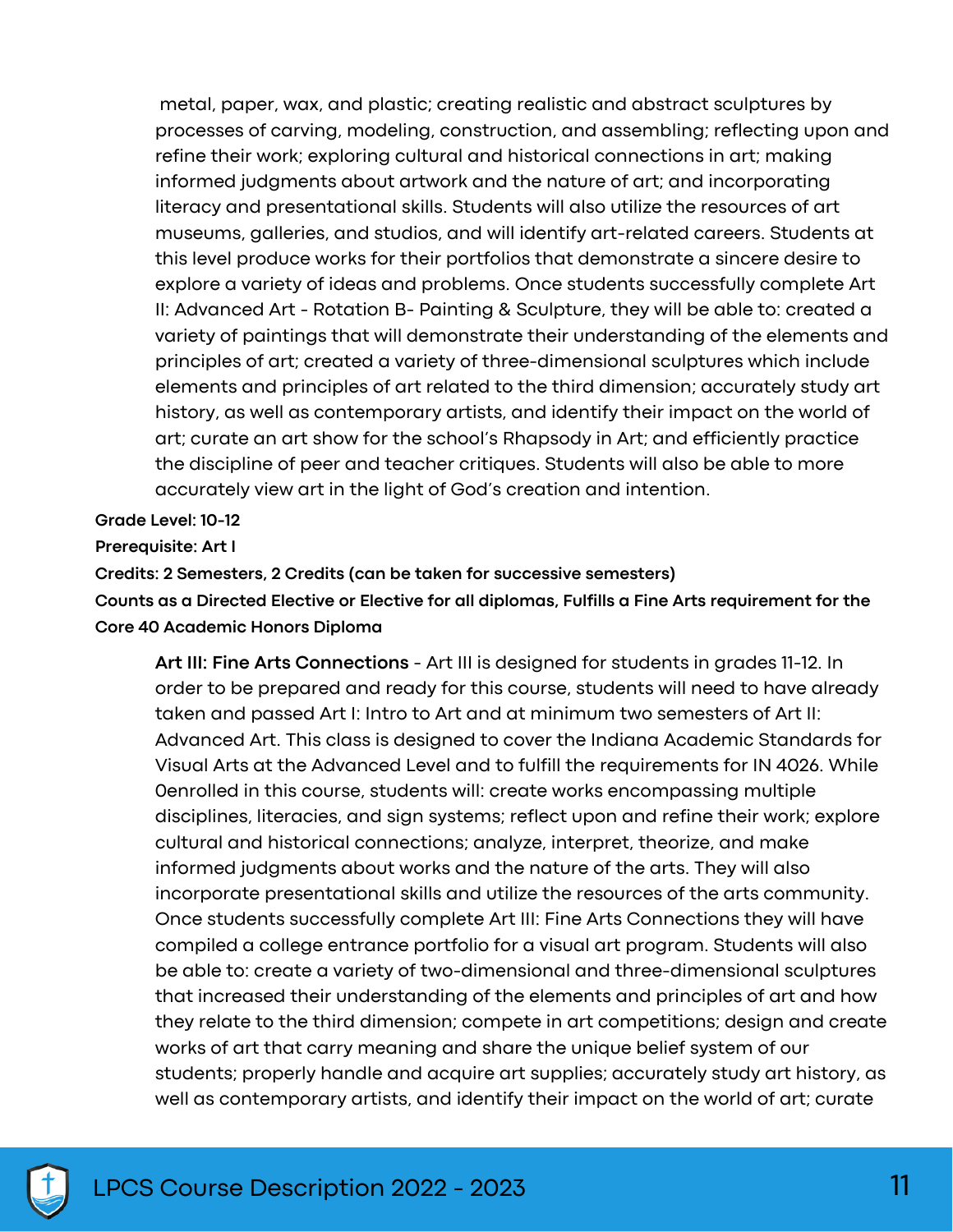an art show for the school's Rhapsody in Art; and efficiently practice the discipline of peer and teacher critiques. The power to express one's self through art is a basic and fundamental part of communication in an increasingly visual world, and this class will guide students in how to communicate and compete effectively and excellently in the world of art and design.

#### **Grade Level: 11-12**

#### **Prerequisites: Art 1 and Art II**

**Credits: 2 Semesters, 2 Credits (can be taken for successive semesters)**

**Counts as a Directed Elective or Elective for all diplomas, Fulfills a Fine Arts requirement for the Core 40 Academic Honors Diploma**

**AP 2-D Art and Design** - AP 2-D Art and Design is a course established and copyrighted by the College Board and fulfills the requirements and academic standards for IN 4050. This AP course is offered as a studio art course where students build a portfolio using 2- Dimensional Design. This AP Art portfolio course is designed for students who are seriously interested in the practical experience of art and the level of work corresponds to most college foundation courses. Students submit portfolios for evaluation at the end of the school year. AP Art students create a portfolio of work to demonstrate the artistic skills and ideas they have developed, refined, and applied over the course of the year to produce visual compositions. The portfolio will have two sections: Sustained Investigation and Selected works.

#### **Recommended Grade: 11, 12**

**Prerequisite: By invitation only from the art department**

**Credits: 2 Semester, 2 Credits (can be taken for successive semesters) Counts as a Directed Elective or Elective for all diplomas, Fulfills a Fine Arts requirement for the Core 40 Academic Honors Diploma**

**AP 3-D Art and Design** - AP 3-D Design is a course established and copyrighted by the College Board and fulfills the requirements and academic standards for IN 4052. The AP Art Program consists of three portfolio exams—2-D Design, 3-D Design, and Drawing—corresponding to the college foundation courses. Portfolios allow flexibility of coursework while guiding students to produce college-level quality, artistic investigation, and breadth of work. The 3-D Design portfolio involves decision making about how to use the elements and principles of art as they relate to the integration of depth, space, volume, and surface, either actual or virtual. Students' portfolios demonstrate skills and ideas developed, refined, and applied throughout the course to produce visual compositions. Students may choose to submit any or all of the portfolios. Portfolios are evaluated based on standardized scoring descriptors aligned with skills and understanding developed in college foundation courses. The portfolio will have two sections: Sustained

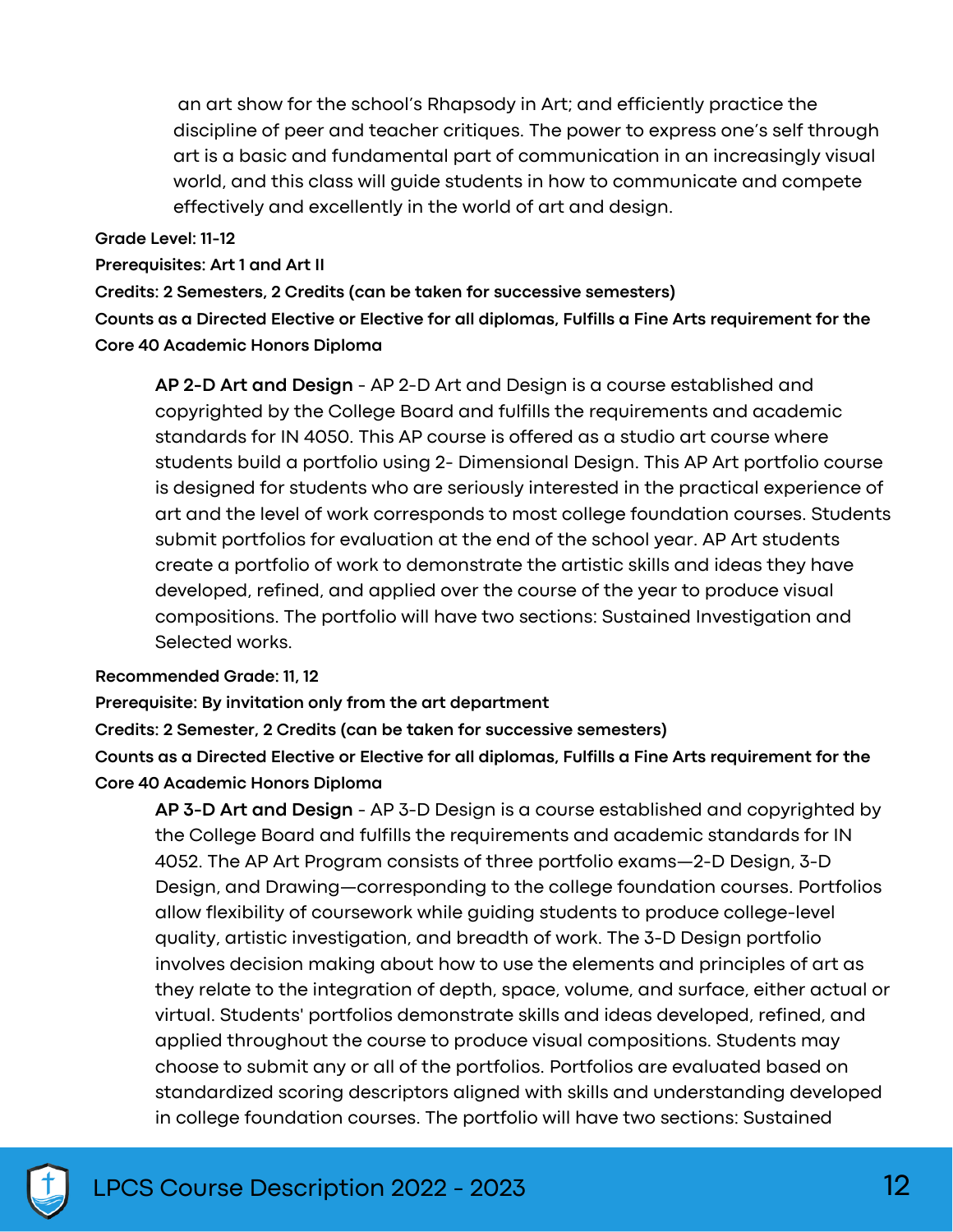Investigation and Selected works.

**Recommended Grade: 11, 12**

**Prerequisite: By invitation only from the art department**

**Credits: 2 Semester, 2 Credits (can be taken for successive semesters)**

**Counts as a Directed Elective or Elective for all diplomas, Fulfills a Fine Arts requirement for the Core 40 Academic Honors Diploma**

**High School Band** - High School Band is designed for students in grades 9-12. In order to be prepared and ready for this course, students will need to have already taken and passed Junior High Band. This class is designed to cover the Indiana Academic Standards for High School Instrumental Music and to fulfill the requirements for IN 4160. While enrolled in this course, students will cover the topics of musicianship including tone production, technical skills, intonation, music reading skills, listening skills, analyzing music, improvising, conducting, playing by ear, and sight-reading. Once students successfully complete High School Band, they will be able to play a wide variety of music with their instrument, know what genre a song is from, and gain the skills and confidence needed to be able to play solos or ensembles in their churches and other public arenas.

**Grade Level: 9-12**

**Prerequisites: Junior High Band**

**Credits: 2 Semesters, 2 Credits (can be taken for successive semesters)**

**Counts as a Directed Elective or Elective for all diplomas, Fulfills a Fine Arts requirement for the Core 40 Academic Honors Diploma**

**High School Choir** - High School Choir is designed for students in grades 9-12. In order to be prepared and ready for this course, students will need to have already taken and passed Junior High Choir. This class is designed to cover the Indiana Academic Standards for High School Choral Music and to fulfill the requirements for IN 4182. While enrolled in this course, students will cover the topics of performing, creating and responding to music. Once students successfully complete High School Choir, they will be able to sing alone and with others and will be able to listen to, analyze, and describe music. Students will develop in their evaluation of music and musical performances, as well as gain understanding sight reading pitch, rhythm, tone quality, dynamics, intonation, expression, blend, diction, expression, style, and breathing technique along with the qualities of a professional performance.

#### **Grade Level: 9-12**

**Prerequisites: Junior High Choir**

**Credits: 2 Semesters, 2 Credits (can be taken for successive semesters)**

**Counts as a Directed Elective or Elective for all diplomas, Fulfills a Fine Arts requirement for the Core 40 Academic Honors Diploma**

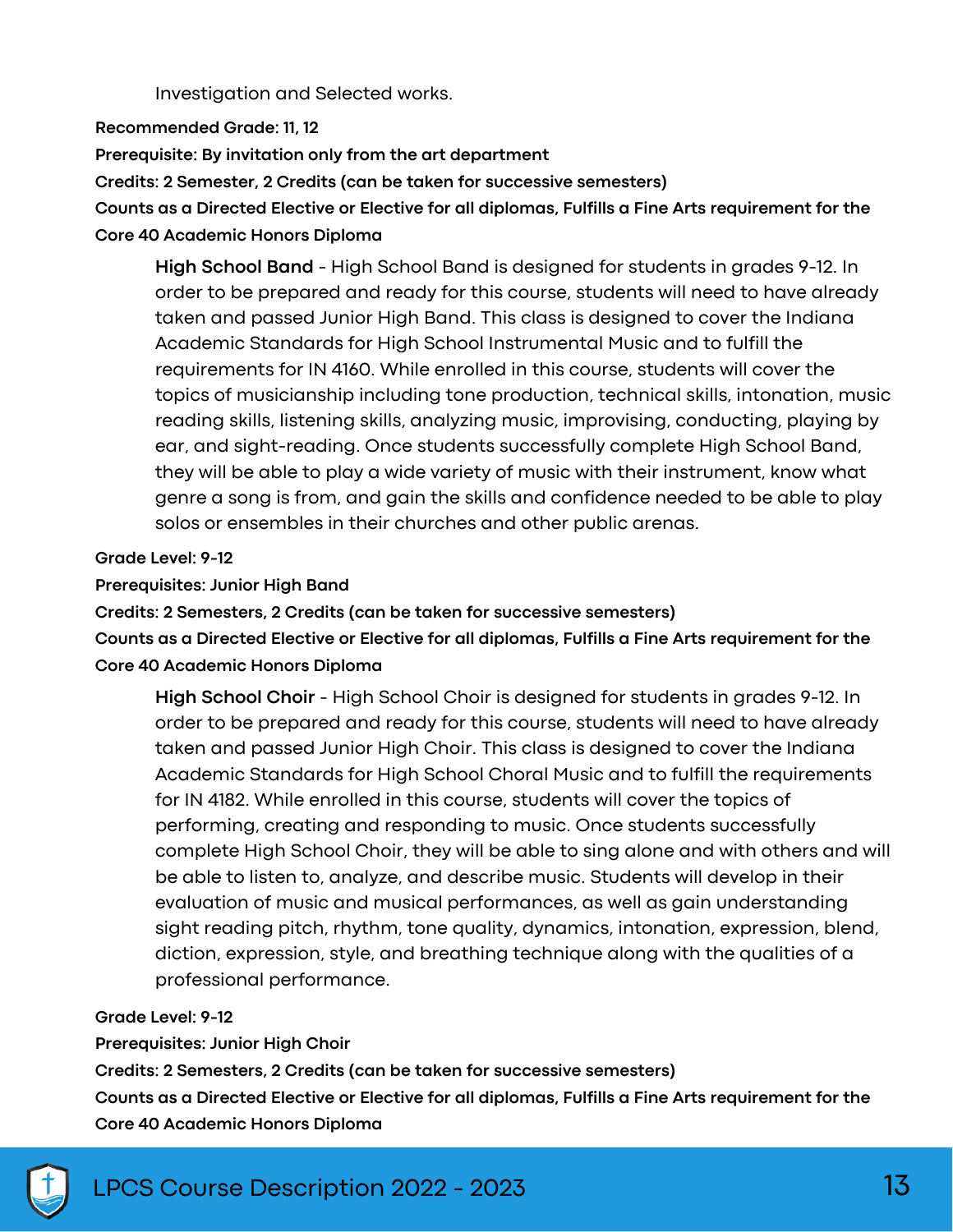**Music Theory** - Music Theory is designed for students in grades 9-12. This class is designed to cover the Indiana Academic Standards for High School Music Theory and Composition and to fulfill the requirements for IN 4208. While enrolled in this course, students will develop the ability to understand how composers wrote pieces of music, then will be able to analyze the musical pieces and the chords within them. Once students successfully complete Music Theory, they will be able to: orchestrate a simple piano part into 10 parts; identify the key of a song and change the key or chords to go with a singer's voice; and analyze a musical piece to determine structure and form.

**Grade Level: 9-12 \*Offered in the fall of odd years, next offered in fall of 2023**

**Credit: 2 Semester, 2 Credit (can be taken for successive semesters)**

**Counts as a Directed Elective or Elective for all diplomas, Fulfills a Fine Arts requirement for the Core 40 Academic Honors Diploma**

**Music Technology**- Music Technology is designed for students in grades 9-12. This class is designed to cover the Indiana Academic Standards for High School Music Technology and to fulfill the requirements for IN 4202. While enrolled in this course, students will cover topics such as songwriting; sound recording and editing using Logic Pro software; operating live sound recording and editing equipment, including microphones, soundboards, and audio interfaces; and career opportunities in music. When students successfully complete Music Technology, they will be able to create high-quality sound recordings from both live and electronic sources. Students will also be aware of ways to integrate these skills and tools into their lives beyond this course. Throughout this course, students will be led to examine the music-making process through a biblical worldview, and have the opportunity to present their work before God, as an offering pleasing to Him.

**Grade Level: 9-12 \*Offered in the fall of even years, will be offered in 2022**

**Credit: 2 Semester, 2 Credit (can be taken for successive semesters)**

**Counts as a Directed Elective or Elective for all diplomas, Fulfills a Fine Arts requirement for the Core 40 Academic Honors Diploma**

**Worship Team** - Worship Team is a class is designed to cover the Indiana Academic Standards for High School Choral and Instrumental Music and to fulfill the requirements for IN 4200. While enrolled in this course, students will cover the topics of tone production, technical skills, intonation, music reading skills, listening and analyzing skills, and planning skills. Once students successfully complete the Worship Team, they will gain experience in: conducting rehearsals; playing/singing in a group setting; and conveying a composer's purpose and/or meaning to an audience. This course typically aligns with upperclassmen schedules.

**\*Worship Team requires previous music experience and spiritual maturity to lead the LPCS student body in worship. Both the Music and Bible department must**

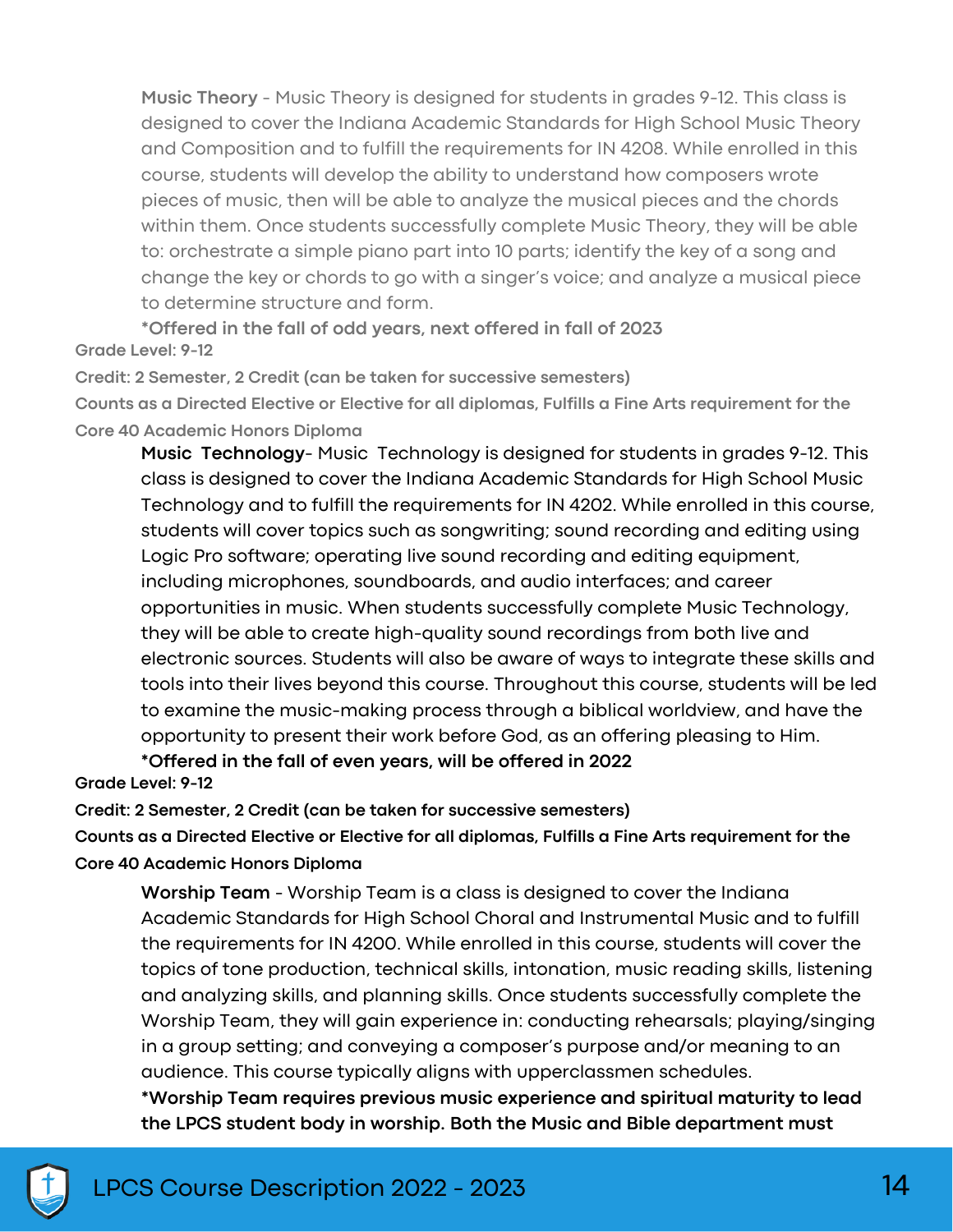**approve student placement in this course.**

**Grade Level: Priority given to 11-12th graders, underclassmen will be considered**

**Credits: 2 Semesters, 2 Credits (can be taken for successive semesters)**

**Counts as a Directed Elective or Elective for all diplomas, Fulfills a Fine Arts requirement for the Core 40 Academic**

# **Math**

**Algebra I** - Algebra I is designed for students in grades 8 and 9. This class is designed to cover the Indiana Academic Standards for Algebra I and to fulfill the requirements for IN 2520. While enrolled in this course, students will cover the 5 strands of Algebra I: Real Numbers and expressions; Linear Equations; Systems of equations and inequalities; Quadratic and Exponential Equations; and Data Analysis. Once students successfully complete Algebra I, they will be able to represent linear functions as graphs, tables, and equations; apply linear models to data; engage in methods for analyzing, solving, and using quadratic functions; and factor polynomials completely. Students will gain a deeper understanding of God through His creative work in Mathematics and further develop their reasoning skills to develop and defend their faith.

**\*Algebra 8 Honors is offered with more rigorous content and certain criteria must be met.**

**Grade Level: 8-9 Prerequisite: Pre-algebra Credits: 2 Semesters, 2 Credits Required course for graduation**

> **Geometry** - Geometry is designed for students in grades 9, 10. In order to be prepared and ready for this course, students will need to have already taken and passed Algebra 1. This class is designed to cover the Indiana Academic Standards for Geometry and to fulfill the requirements for IN 2532. While enrolled in this course, students will cover the topics of Logic and Proofs; Points, Lines, Angles, and Planes; Triangles; Quadrilaterals and Other Polygons; Circles; Transformations; and Three-dimensional Solids. High School Geometry affords students opportunities to build facility with reasoning and proof and use geometric methods to model the world around them. The course begins with explorations that acquaint students with definitions, constructions, and features of geometric language (e.g., if/then statements) that they use throughout the course. They engage with familiar coordinate contexts (e.g., slope, perimeter) to prove geometric theorems algebraically. Students will gain a deeper understanding of God through His creative work in Mathematics and further develop their reasoning

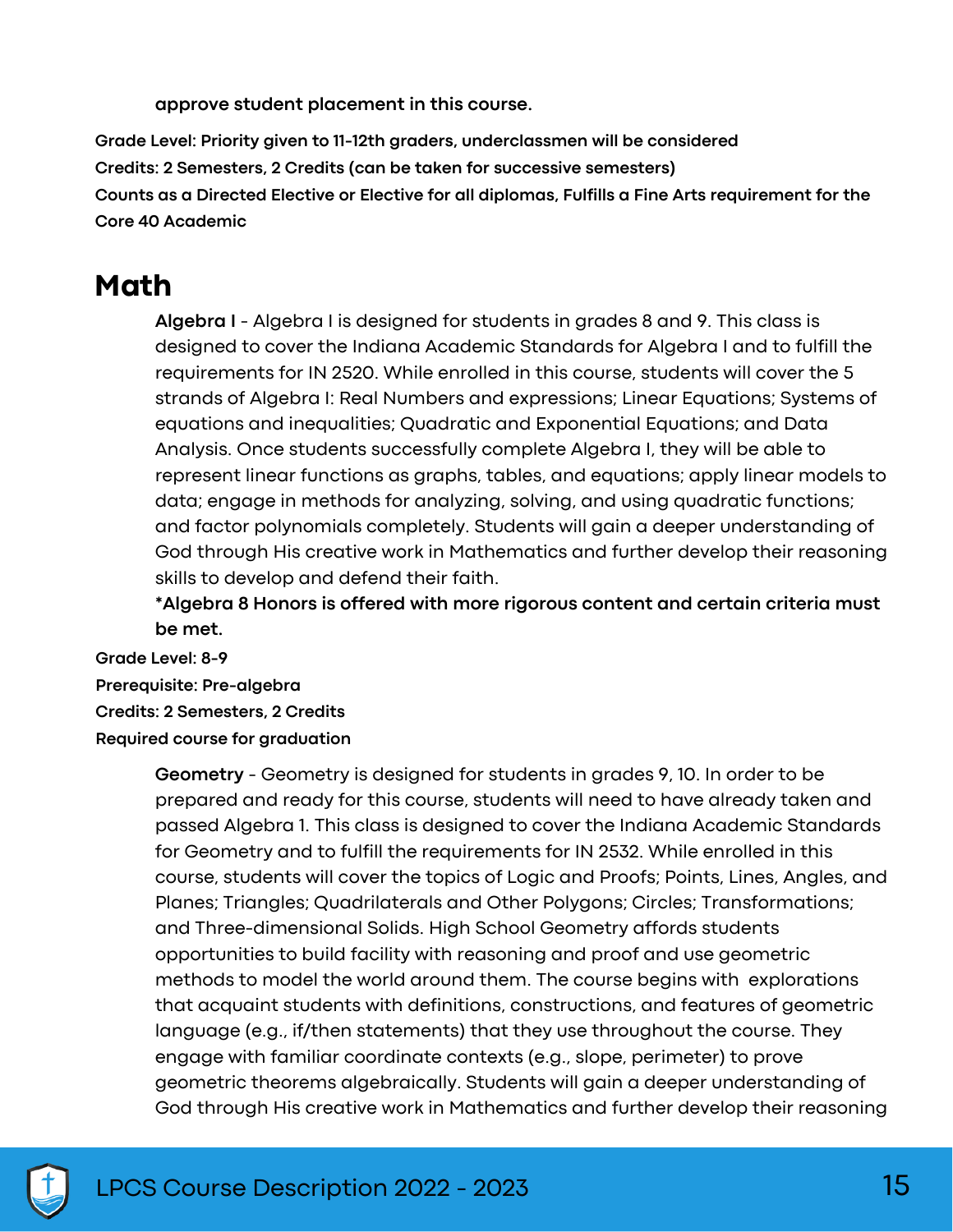skills to develop and defend their faith.

**\*Geometry Honors is offered with more rigorous content and certain criteria must be met.**

**Grade Level: 9-10**

**Prerequisite: Algebra**

**Credits: 2 Semesters, 2 Credits**

**Required course for graduation**

**Algebra II** - Algebra II is designed for students in grades 9, 10, 11, and 12. In order to be prepared and ready for this course, students will need to have already taken and passed Algebra I. This class is designed to cover the Indiana Academic Standards for Algebra 2 and to fulfill the requirements for IN 2522. While enrolled in this course, students will cover the topics of complex numbers and expressions; functions; systems of equations; quadratic equations and functions; exponential; logarithmic equations and functions; polynomial, rational, and other equations and functions; and data analysis, statistics, and probability. Once students successfully complete Algebra II, they will be able to analyze the topics verbally, numerically, graphically, and algebraically. Students will be able to distinguish which functions can model real-life applications and apply them appropriately. Students will gain a deeper understanding of God and His attributes (infinite, omnipotent, etc.) through His creative work in Mathematics.

**\*Algebra II Honors is offered with more rigorous content and certain criteria must be met.**

**Grade Level: 10-12 Prerequisite: Algebra Credits: 2 Semesters, 2 Credits Required course for graduation**

> **Bridge: Math** - The CCR Bridge: Math Ready course is designed for students in grade 11 and 12. This class is designed to cover the Indiana Academic Standards for Bridge Math Ready and to fulfill the requirements of 2514CCR. The math concepts will include and reinforce the Algebra I, Geometry, Algebra II, and Statistics skills necessary to be ready for an entry-level college math course. This course emphasizes understanding of math concepts rather than just memorizing procedures. Math Ready students learn the context behind the procedure (e.g., why to use a certain formula or method to solve a problem). This equips them with higher-order thinking skills in order to apply math skills, functions, and concepts in different situations. The course is intended for students who currently have achieved the minimum math requirements for college entry. The content of this course is designed to enhance students 'math skills so that they are ready for college-level math assignments.

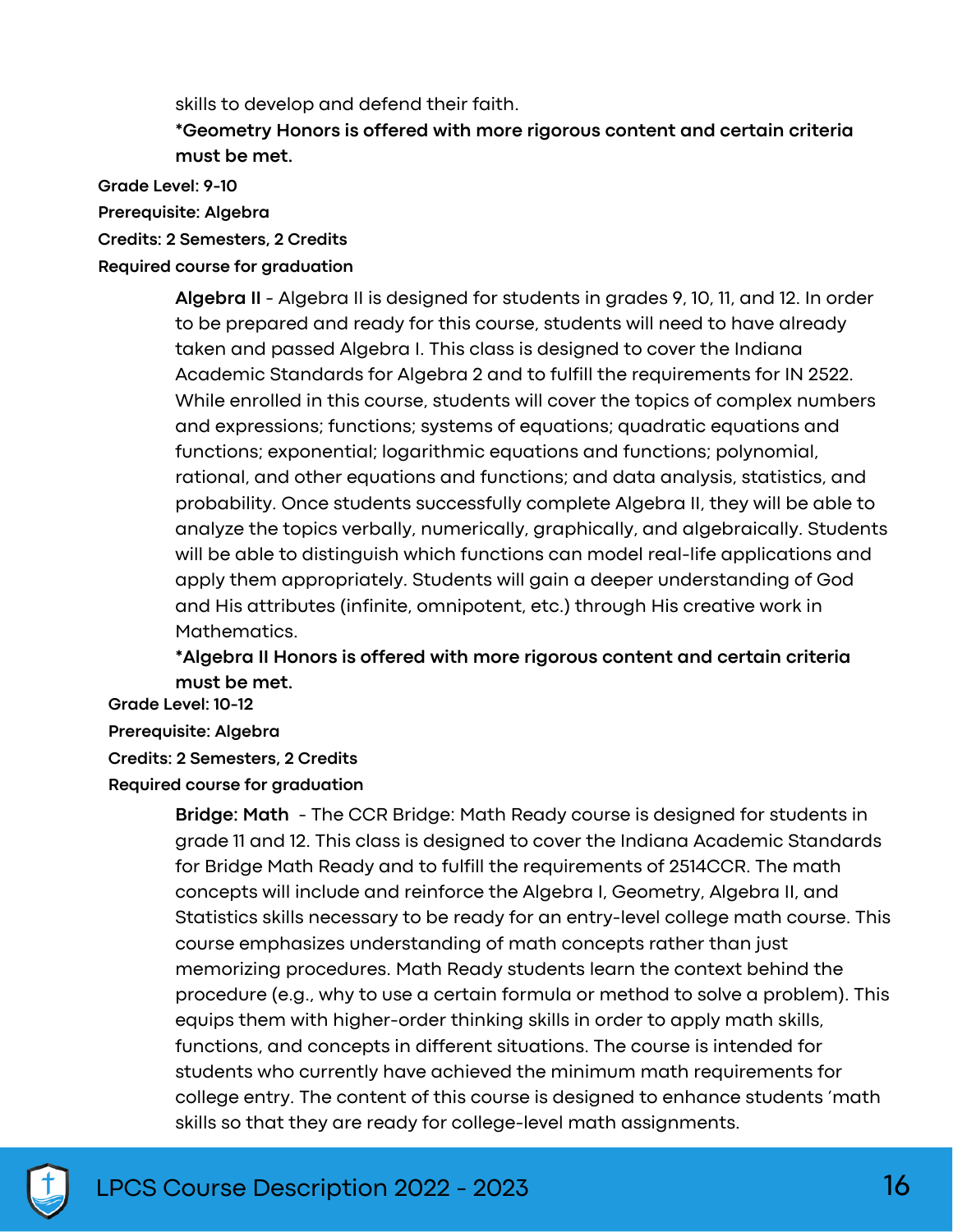#### **Recommended Grade: 11,12**

#### **Credits: 2 Semesters, 2 Credits**

**Fulfills a Mathematics course requirement for all diplomas.**

**Pre-Calculus Honors** - Pre-Calculus Honors is designed for students in grades 10, 11, 12. In order to be prepared and ready for this course, students will need to have already taken and passed Algebra I, Geometry, Algebra II. This class is designed to cover the Indiana Academic Standards for Pre-Calculus and to fulfill the requirements for IN 2522. While enrolled in this course, students will cover the topics of Complex Numbers and Expressions; Polynomial, Exponential & Logarithmic, Rational, and trigonometric functions. Once students successfully complete Pre-Calculus, they will be able to analyze the topics verbally, numerically, graphically, and algebraically. Students will be able to distinguish which functions can model right life applications and apply them appropriately. Students will gain a deeper understanding of God and his attributes(infinite, Omnipotent, etc.) through Hi creative work in Mathematics. **\*Pre-Calculus is offered as a Dual Enrollment Honors course through Trine University with required college criteria met.**

**Grade Level: 10-12**

**Prerequisite: Algebra 1, Geometry, Algebra 2**

**Credits: 2 Semesters, 2 Credits**

#### **Required course for Core 40 Honors diploma**

**Calculus Honors AP/DE** - Calculus Honors AP/DE is designed for students in grades 11, 12. In order to be prepared and ready for this course, students will need to have already taken and passed Algebra I, Geometry, Algebra 2, and Pre-Calculus. This class is designed to cover the standards found in the AP Calculus AB curriculum as well as those for the Trine University Calculus course. While enrolled in this course, students will cover the topics of the derivative and the integral with their applications. Once students successfully complete Calculus, they will be able to analyze the topics verbally, numerically, graphically, and algebraically. Students will be able to use the dynamic nature of calculus to solve applications in physics and other application problems. Students will gain a deeper understanding of God and his attributes(infinite, Omnipotent, etc.) through His creative work in Mathematics.

**\*Calculus is offered as a Dual Enrollment Honors course through Trine University with required college criteria met and can be taken as AP Calculus. \*Fulfills Indiana Courses: HS Calculus - IN 2527, DE Calculus - IN 2544AP, Calculus AB - IN 2562**

#### **Grade Level: 11-12**

**Prerequisite: Algebra I, Geometry, Algebra II, Pre-Calculus**

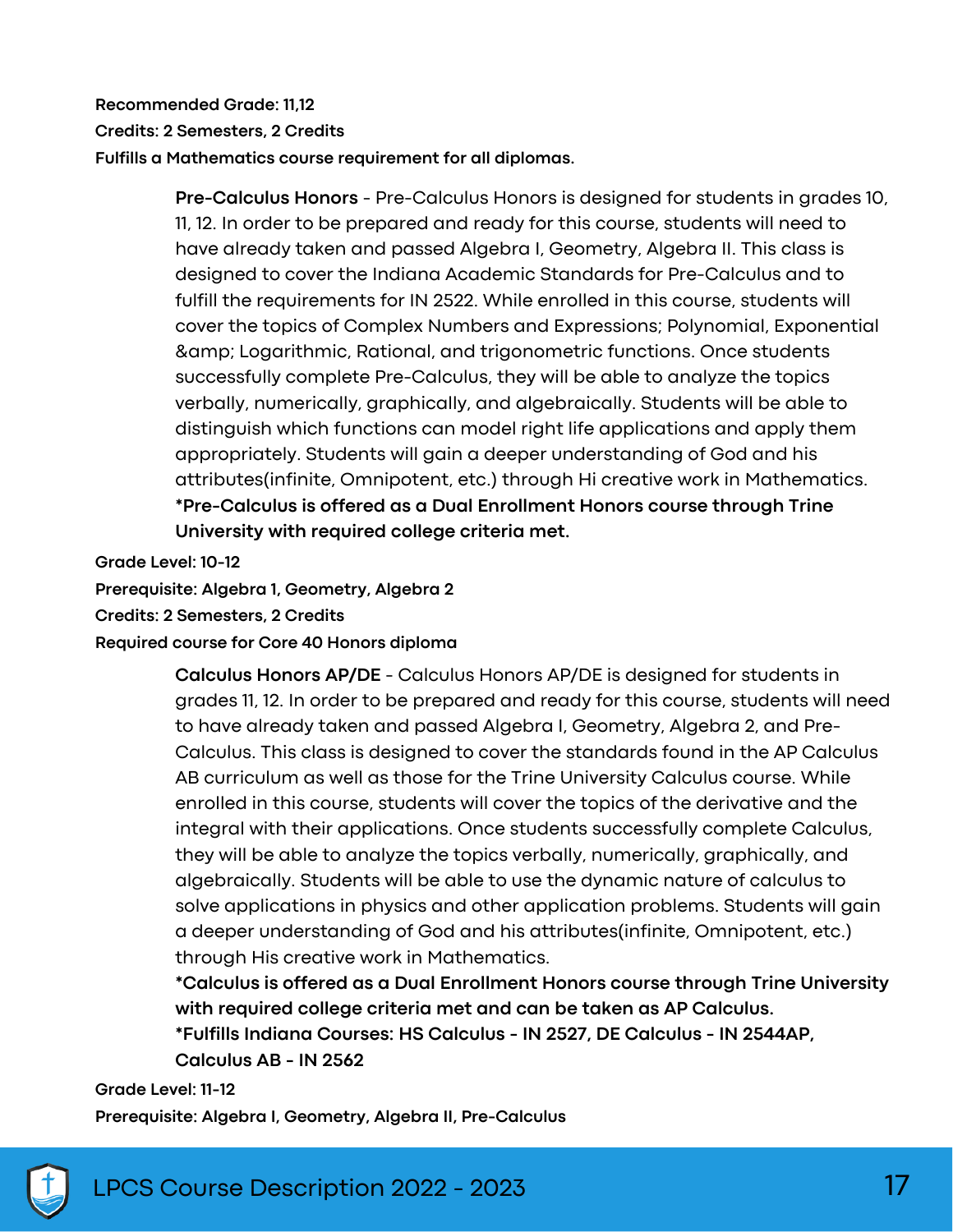#### **Credits: 2 Semesters, 2 Credits**

#### **Counts as an elective for all diplomas**

**Math Lab** - Algebra II - Math Lab - Algebra II is a mathematics support course for Algebra II. Algebra II Lab is taken while students are concurrently enrolled in Algebra II. This class is designed to cover the Indiana Academic Standards for Algebra II Math Lab and to fulfill the requirements for IN 2560. Mathematics Lab provides students with individualized instruction designed to support success in completing mathematics coursework aligned with Indiana's Academic Standards for Mathematics. This course provides students with additional time to build the foundations necessary for Algebra II. Students will gain a deeper understanding of God and his attributes through His creative work in Mathematics.

**Grade Level: 10-12 Prerequisite: By placement only Credits: 2 Semesters, 2 Credits Counts as an elective for all diplomas**

# **Physical Education/Health**

**PE I and PE II** - High School Physical Education I and II are designed for students in 9th and 10th grade. These classes are designed to cover the Indiana Academic Standards for High School Physical Education and to fulfill the requirements for IN 3542 and 3544. While enrolled in these courses, students will cover the topics of motor skills and movement, physical activity, healthenhancing physical fitness, responsible personal and social behavior and the value of physical activity. Once students successfully complete High School Physical Education, they will be able to model or teach mature motor skills to another student, participate in physical activities using appropriate tactile decisions, and discuss or implement how activities can be adapted to meet the needs of everyone.

#### **Grade Level: 9 - 12**

#### **Credits: 2 Semesters, 2 Credits**

**Required courses for graduation (may use sports waivers in lieu of these courses)**

**Health and Wellness -** Health and Wellness is a semester course designed for students in 9th or 10th grade. It is designed to cover the Indiana Academic Standards for high school Health and to fulfill the requirements for IN 3506. Students learn accurate and current information on the following units of study: social and emotional Health, safety and violence prevention, healthy eating;

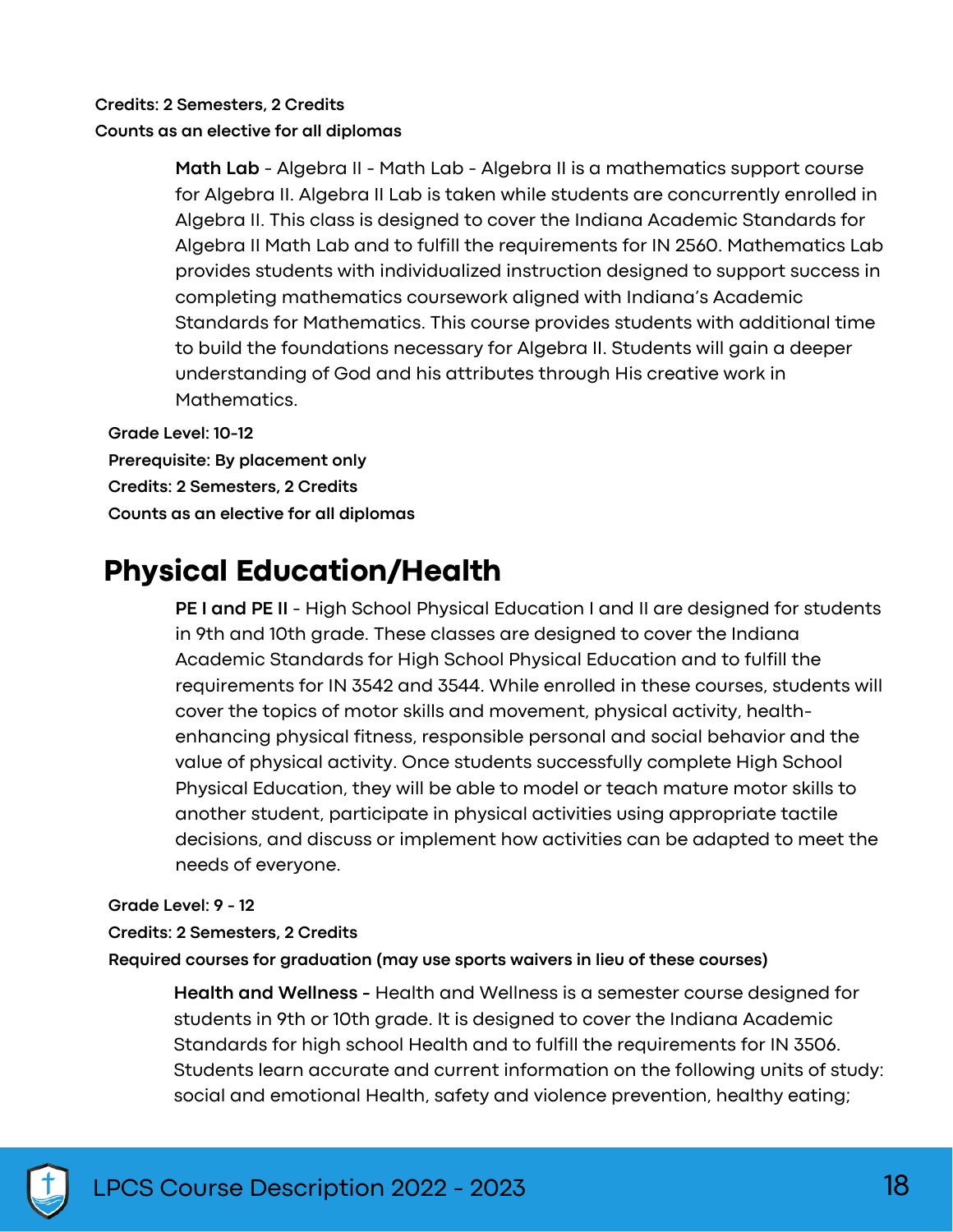physical activity, tobacco/alcohol/other drug prevention, and some basic anatomy/physiology. Through participation in this course, students will gain knowledge and skills necessary to make healthy life decisions in a wide range of physical, emotional, social, and spiritual issues.

**Grade Level: 9 - 12**

**Credit: 1 Semester, 1 Credit**

**Required course for graduation (offered online during the summer, fee \$18**

## **Science**

**Biology** - Biology is designed for students in grade 9. This class is designed to cover the Indiana Academic Standards for Biology I and to fulfill the requirements for IN 3024. While enrolled in this course, students will cover the following core topics: cellular structure and function; matter cycles and energy transfer; genetics and evolutionary theory. Once students successfully complete Biology, they will be able to safely complete labs to increase understanding of how our bodies, environment and our world operates. In addition students will understand how science can be used to defend the biblical account of the creation and how to defend a scientific biblical worldview in a loving and caring way.

#### **Grade Level: 9**

#### **Credits: 2 Semesters, 2 Credits**

#### **Required course for graduation**

**Chemistry** - Chemistry is designed for students in grade 10. In order to be prepared and ready for this course, students will need to have already taken and passed Biology and Algebra I. This class is designed to cover the Indiana Academic Standards for Chemistry I and to fulfill the requirements for IN 3064. While enrolled in this course, students will study the properties and states of matter; atomic structure and the periodic table; bonding and molecular structure; reactions and stoichiometry; behavior of gases; thermochemistry; solutions; acids and bases. Once students successfully complete Chemistry, they will be able to compare, contrast, and synthesize useful models of the structure and properties of matter and the mechanisms of atomic interactions. Students will understand that scientific knowledge is gained from observation, experimentation, analysis of data, and communication of results. Students will appreciate the amazing intricacies of God's creation at the atomic level.

#### **Grade Level: 10**

**Credits: 2 Semesters, 2 Credits Required course for graduation**

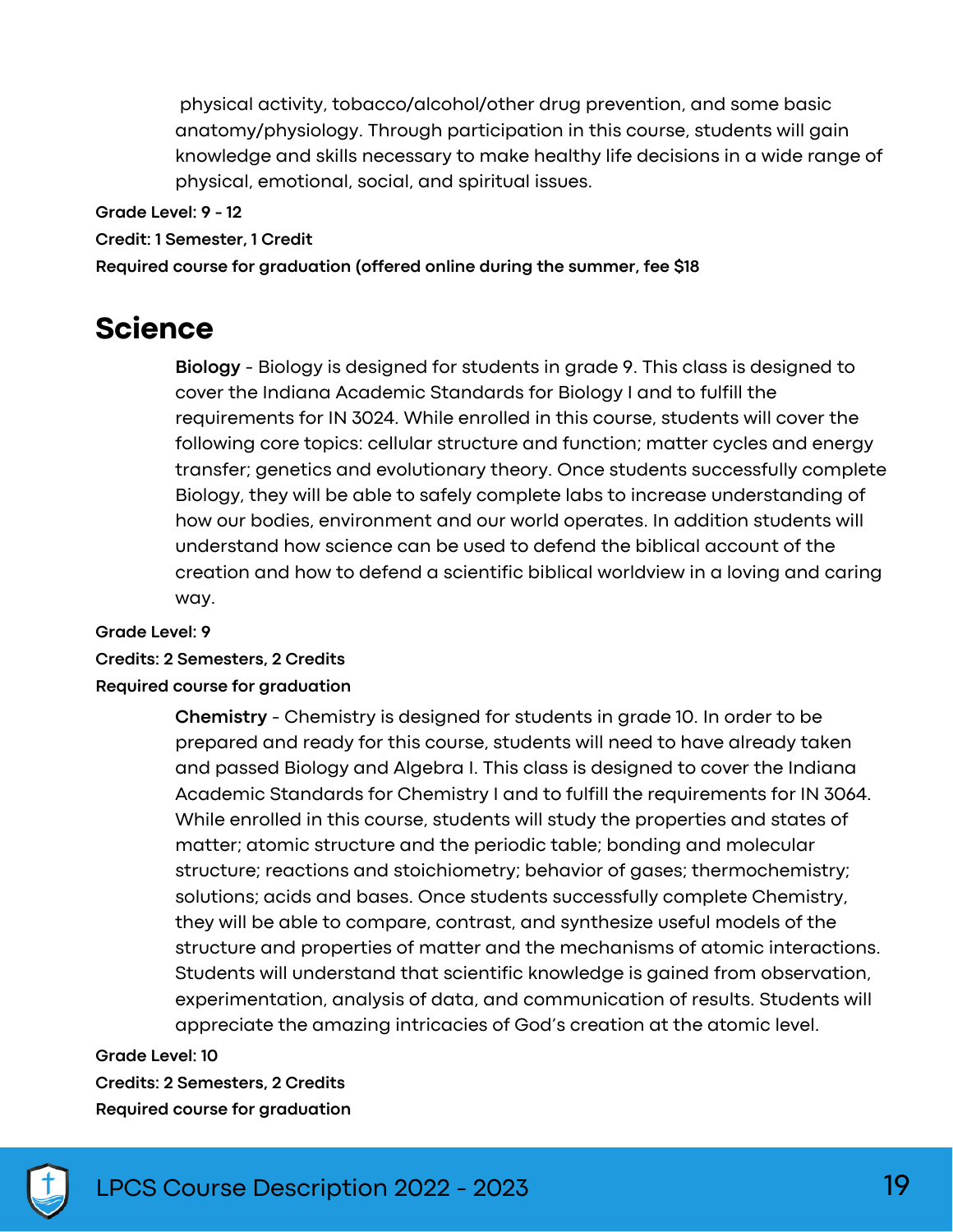**Environmental Science** - Environmental Science is designed for students in grades 9-12. This class is designed to cover the Indiana Academic Standards for Environmental Science and to fulfill the requirements for IN 3010. While enrolled in this course, students will conduct in-depth scientific studies of: environmental systems; flow of matter and energy; natural disasters; environmental policy; biodiversity; populations; pollution; and natural and anthropogenic resource cycles. Once students successfully complete Environmental Science, they will be have acquired the essential tools for understanding the complexities of national and global environmental systems. Students will also understand the role of the Creation Mandate (Genesis 1:28) in properly managing Earth's natural resources.

#### **Grade Level: 9-12**

#### **Credits: 2 Semesters, 2 Credits**

#### **Fulfills a science course requirement for all diplomas**

**Anatomy and Physiology** - Anatomy and Physiology is designed for students in grades 11-12. In order to be prepared and ready for this course, students will need to have already taken and passed Biology and Chemistry. This class is designed to cover the Indiana Academic Standards for Anatomy and Physiology and to fulfill the requirements for IN 5276. While enrolled in this course, students will cover the topics of cell biology, as well as study each of the individual body systems with emphasis on the interdependence of systems and contributions of each system to the maintenance of a healthy body. Once students successfully complete Anatomy and Physiology, they will understand the structure, organization and function of the various components of a healthy body and be able to apply this knowledge to their lives. Students will also understand the marvelous creation that they are and the need to take care of the body God has given them.

**Grade Level: 11-12**

**Prerequisite: Biology and Chemistry**

**Credits: 2 Semesters, 2 Credits**

**Fulfills a science course requirement for all diplomas**

**Biology II Honors, Adv Bio AP/DE** - Biology II Honors, Adv Bio AP/DE is designed for students in grades 11-12. In order to be prepared and ready for this course, students will need to have already taken and passed Biology, Chemistry, and Algebra I. This class is designed to cover the Indiana Academic Standards for Biology II and to fulfill the requirements for IN 3026, IN(HS) 3020(AP), or IN 3090(DE). While enrolled in this course, students will study the topics of biological chemistry, cell biology, metabolism, genetics, diversity of organisms, evolution, and ecology. Once students successfully complete Biology II, they will be able to explain the organization of living organisms and describe the

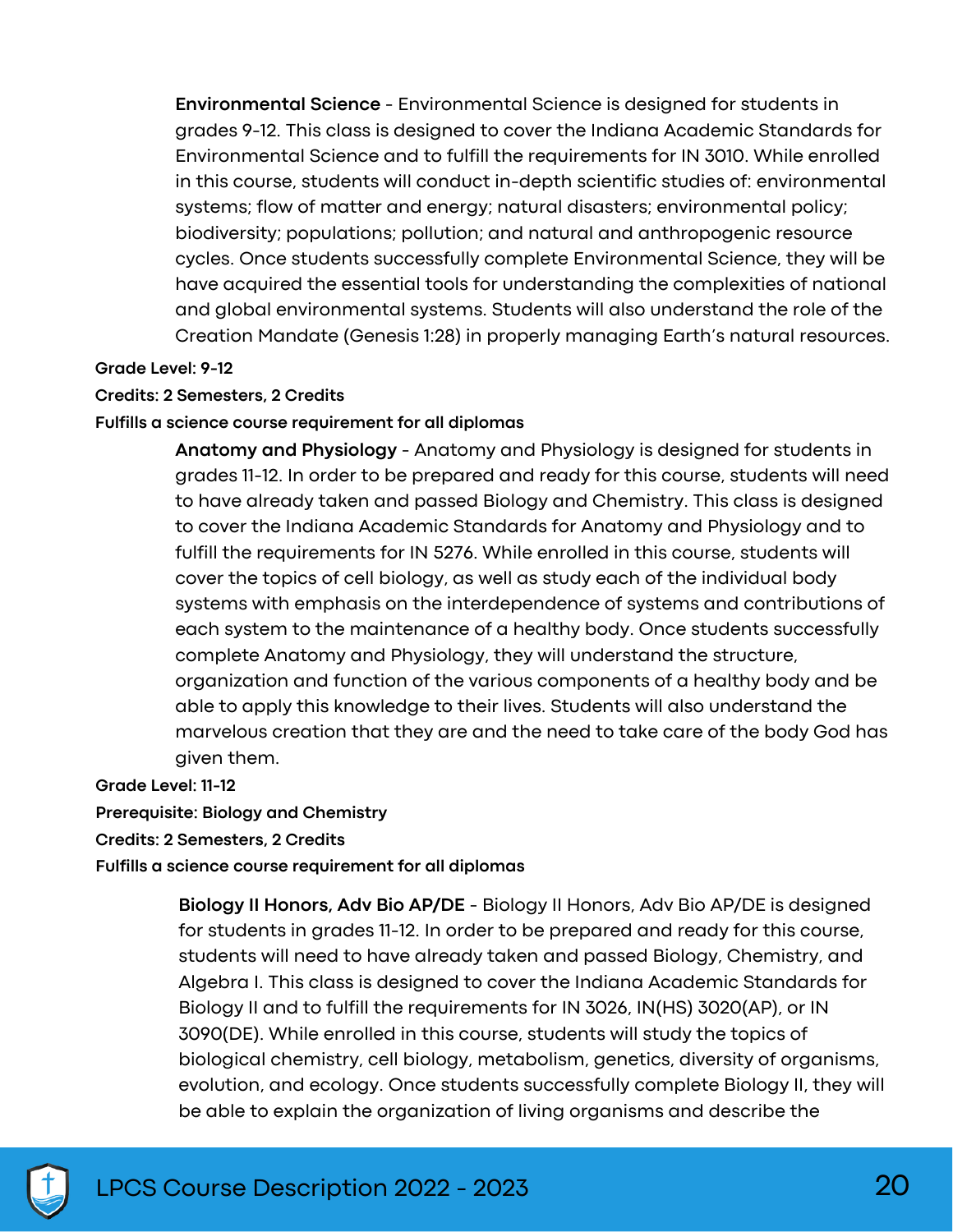importance of living organisms and the dependence of humans on them. Students will appreciate the complexity of God's creation and His provision for its survival on earth.

\*Biology II Honors is offered as two dual enrollment semester courses through Trine University and as AP Biology.

#### **Grade Level: 11-12**

**Prerequisite: Biology, Chemistry, Algebra I**

#### **Credits: 2 Semesters, 2 Credits**

#### **Fulfills a science course requirement for all diplomas**

**Physics** - Physics is designed for students in grades 11-12. In order to be prepared and ready for this course, students will need to have already taken and passed pre-calculus (or permission of the instructor). This class is designed to cover the Indiana Academic Standards for Physics I and II and to fulfill the requirements for IN 3084 and IN 3086. While enrolled in this course, students will cover the topics of motion, fluid mechanics, energy, waves, sound, light, magnetism, and electricity. Once students successfully complete Physics, they will be able to explain basic physical phenomena and explain how physics is the foundational science for understanding all other fields of science. Students will appreciate that the complexity of God's creation is elegantly governed by relatively few "rules" which explain physical interactions on earth.

**\*Offered every other year, next offered fall of 2023**

**Grade Level: 11-12**

**Prerequisite: Pre-Calculus (or permission of the instructor)**

**Credits: 2 Semesters, 2 Credits**

**Fulfills a science course requirement for all diplomas**

**Marine and Aquatic Science** - Marine and Aquatic Science is designed for students in grades 10-12. In order to be prepared and ready for this course, students will need to have already taken and passed Biology. This class is designed to cover the Indiana Academic Standards for Advanced Science, Special Topics and to fulfill the requirements for IN 3092. While enrolled in this course, students will cover the following core topics: global water systems, life in aquatic systems, rivers, estuaries, coastal seas, the open ocean, lakes, ponds and wetlands. Students will also have the opportunity to participate in a live introduction to scuba diving lesson. Once students successfully complete Marine and Aquatic Science, students will be able to understand the principles and properties that unify aquatic systems and understand their interconnected nature and diversity of life within them. In addition, students will understand through the Creation Mandate (Genesis 1:28) that God placed people on the earth to populate it and manage its resources and to preserve the land in a loving and caring way (Matthew 22:37-39).

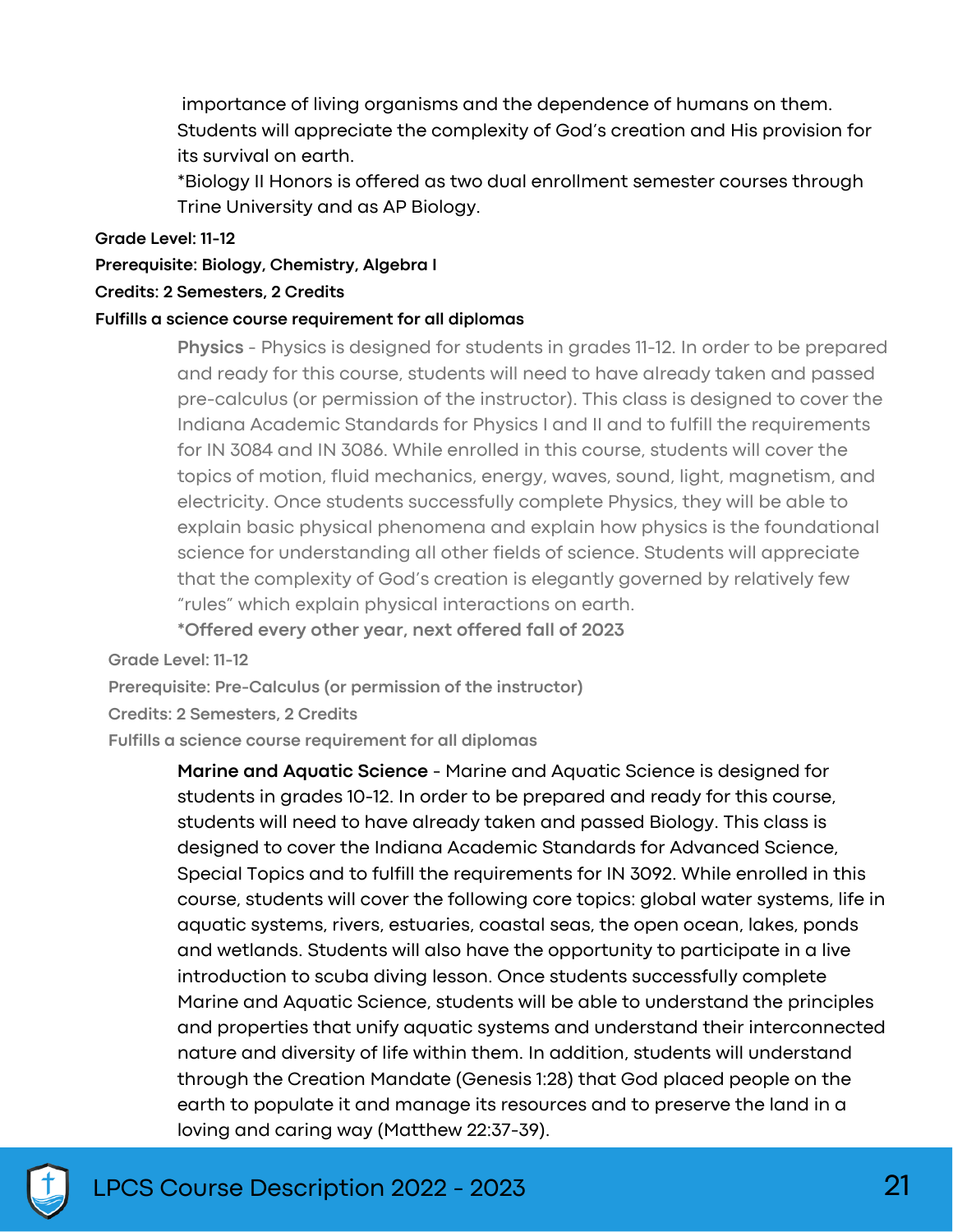**Grade Level: 10-12 Prerequisite: Biology Credits: 2 Semesters, 2 Credits Counts as a science for all diplomas**

> **AP Chemistry** - AP Chemistry is a course based on the content established and copyrighted by the College Board and fulfills the requirements and academic standards for IN 3060. The content includes: (1) structure of matter: atomic theory and structure, chemical bonding, molecular models, nuclear chemistry; (2) states of matter: gases, liquids and solids, solutions; and (3) reactions: reaction types, stoichiometry, equilibrium, kinetics and thermodynamics.

**Recommended Grade: 12**

**Prerequisites: Chemistry I, Pre-Calculus or invitation from the Science Department**

**Credits: 2 semester course, 2 Credits**

**Counts as a science course for all diplomas.**

### **Social Studies**

**World Geography** - World Geography is designed for students in grade 9-12. This class is designed to cover the Indiana Academic Standards for World Geography and fulfill requirements for IN 1546. While enrolled in this course, students will cover the topics of spatial orientation of the world, places and regions of the world, as well as physical, human, environmental, and social systems within those regions, and will apply this knowledge to their own lives while viewing historical and current cultural practices through a biblical worldview and creating their own cultural self-awareness. Once students successfully complete World Geography, they will be able to identify general physical and cultural characteristics of each region studied, compare and contrast a variety of global regions, and will be able to accurately convey the biblical origin of and God's purpose for each global region and culture. \*\*Prerequisite to AP World History\*\*

**Grade Level: 9-10**

**Credits: 1 Semester, 1 Credit (Spring Semester only)**

**Counts as an elective for all diplomas (offered as a partner class with Indiana Studies during the same period)**

> **World History** - World History is designed for students in grades 9 and 10. In order to be prepared and ready for this course, students do not need to have any prerequisite classes. This class is designed to cover the Indiana Academic Standards for World History and Civilization and to fulfill the requirements for IN 1548. While enrolled in this course, students will cover the topics of ancient

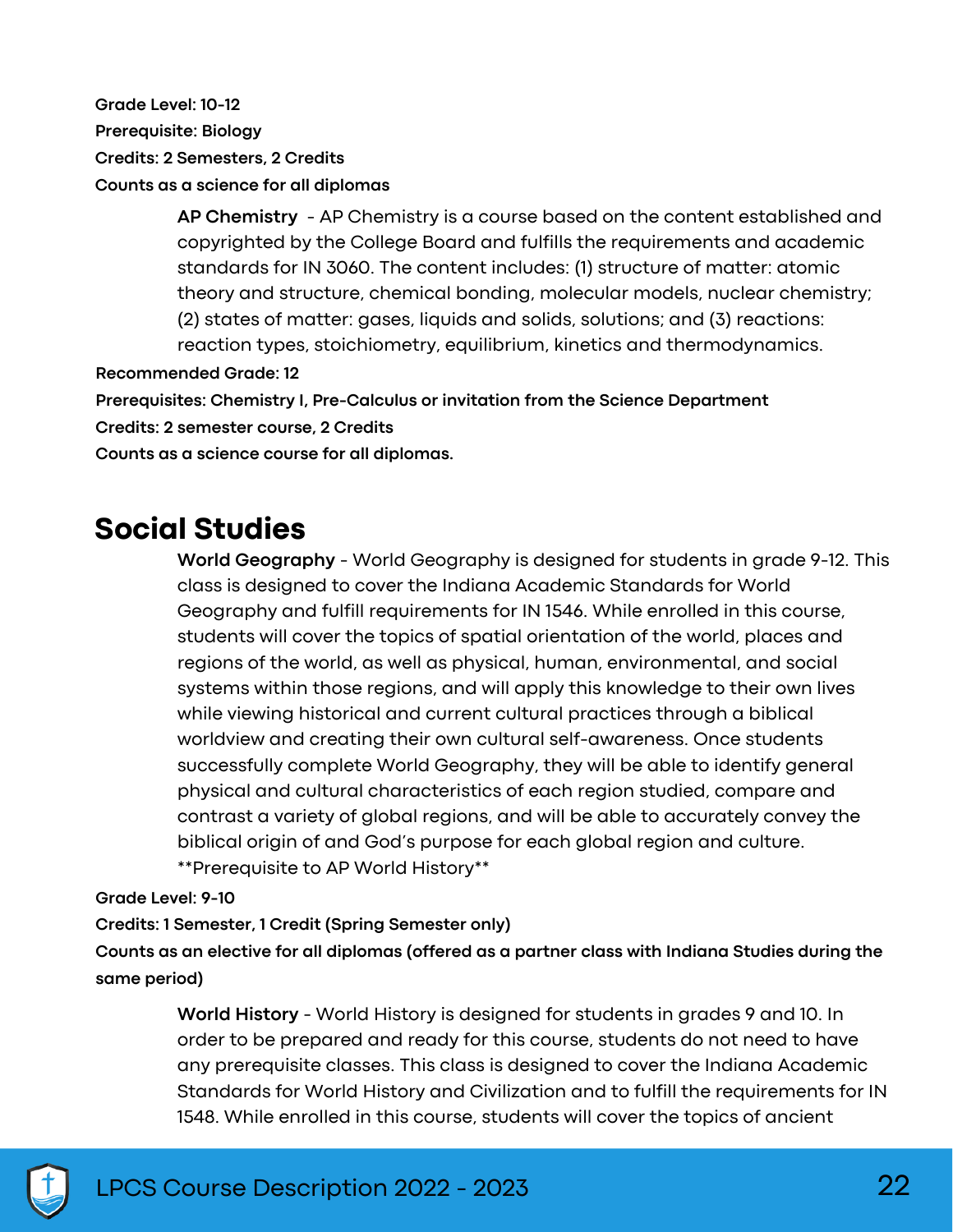cultures and civilizations c. 8000 B.C.E to 6000 B.C.E., classical civilizations 1000 B.C.E to 600 C.E., major civilizations and cultural interactions 600 C.E. to 1300 C.E., the rise of western civilizations and global interactions 1300 C.E. to 1750 C.E., revolutions, nationalism, and Imperial power 1500 C.E. to 1900 C.E. and modern conflicts and changes 1900 C.E. to present. Students will be able to read, write, articulate, and think critically about vital issues in a global experience in the context of a Christian worldview. Students will learn the pivotal events, key personalities, great movements, and important developments throughout the creation of multiple civilizations in world history. Once students successfully complete World History, they will be able to participate in civilized conversation and debate over the Biblical principles of authority, law, development of nations, consequences of national policies, and the role of history in the unfolding process of God's plan.

**\*AP World History is offered with a more rigorous World History content at the collegiate level. The prerequisite for AP World is Geography. Students need to submit an honors application for this course. Fulfills requirements for IN 1612**

**Grade Level: 9-10**

#### **Credits: 2 Semesters, 2 Credits**

#### **Required for graduation**

**United States History** - United States History is designed for students in grade(s) 10, 11 and 12. In order to be prepared and ready for this course, students will need to have already taken and passed World History. This class is designed to cover the Indiana Academic Standards for United States History and to fulfill the requirements for IN 1542. While enrolled in this course, students will cover the topics of early national development, the industrial development of the United States, and the emergence of the modern United States. Students will also examine the growth,

prosperity, and the Great Depression. They will also examine the United States; involvement in WWI and WWII. Furthermore, students will also explore historical impacts of the postwar United States. Once students successfully complete United States History, they will be able to identify the correlation of minor events that lead to major historical events. Students will also be able to uncover the exciting history of our nation in an informative and thought-provoking survey of the history of the United States. In addition, students will be able to gain an understanding of the forces, issues, and events that have shaped United States history and the people who made it, within a biblical worldview.

**\*AP US History is offered with a more rigorous US History content at the collegiate level. The prerequisite for AP US History is World History. Students need to submit an honors application for this course. Fulfills requirements for IN 1562**

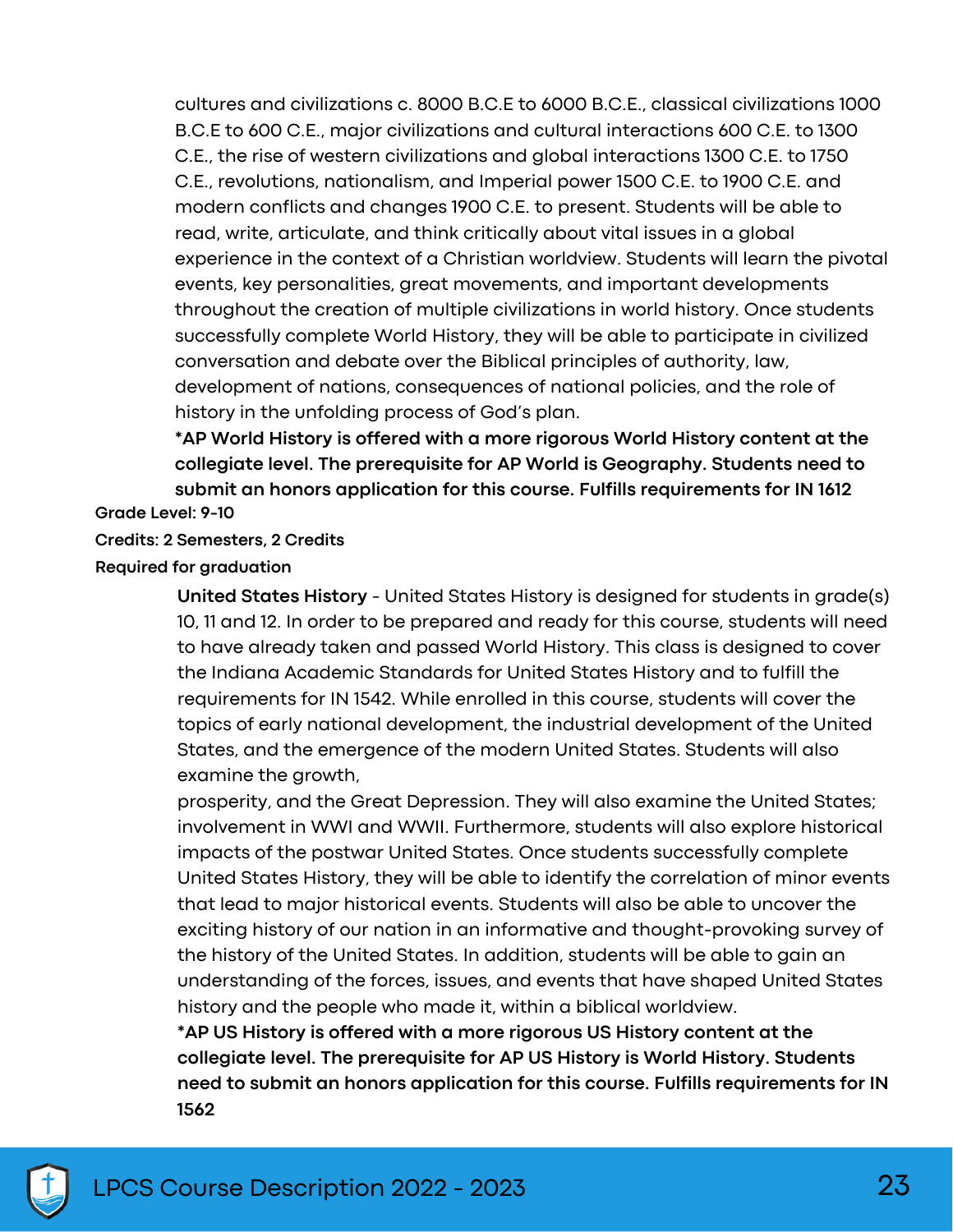**Grade Level: 11 Prerequisite: World History Credits: 2 Semesters, 2 Credits Required for graduation**

> **United States Government** - United States Government is designed for students in grade(s) 11 and 12. In order to be prepared and ready for this course, students will need to have already taken and passed United States History and World History. This class is designed to cover the Indiana Academic Standards for United States Government and to fulfill the requirements for IN 1540. While enrolled in this course, students will cover the topics of the nature of politics and government, the foundations of government in the United States, the principles and institutions of government in the United States, the relationship between the United States and other nations in terms of world affairs, and the roles of citizens in the United States. Once students successfully complete United States Government, they will be able to participate in civilized conversation and debate over political issues by using the knowledge obtained in United States' Government. Students will also be able to interpret judicial decision, based on their understanding of the United States' Constitution. In addition, Students will be able to identify the essential features of American government from its historical and Biblical foundations to detailed analysis of its inner workings and original meaning.

**Grade Level: 12**

**Prerequisite: US History**

**Credits: 1 Semester, 1 Credit (offered in the Fall Semester)**

**Required for graduation**

**Economics -** Economics is designed for students in grade(s) 11 and 12. In order to be prepared and ready for this course, students will need to have already taken and passed United States History and World History. This class is designed to cover the Indiana Academic Standards for Economics and to fulfill the requirements for IN 1514. While enrolled in this course, students will cover the topics of scarcity and economic reasoning, supply and demand, market structures, the role of government in economics, national economic performances and money, and the role of financial institutions. Once students successfully complete Economics, they will be able to participate in civilized conversation and debate over political and economic issues by using the knowledge obtained in Economics. Students will also be able to create, maintain, and understand the importance of budgets, based on their understanding of the economic system they are in. In addition, this onesemester course is designed to provide students with an introduction to both

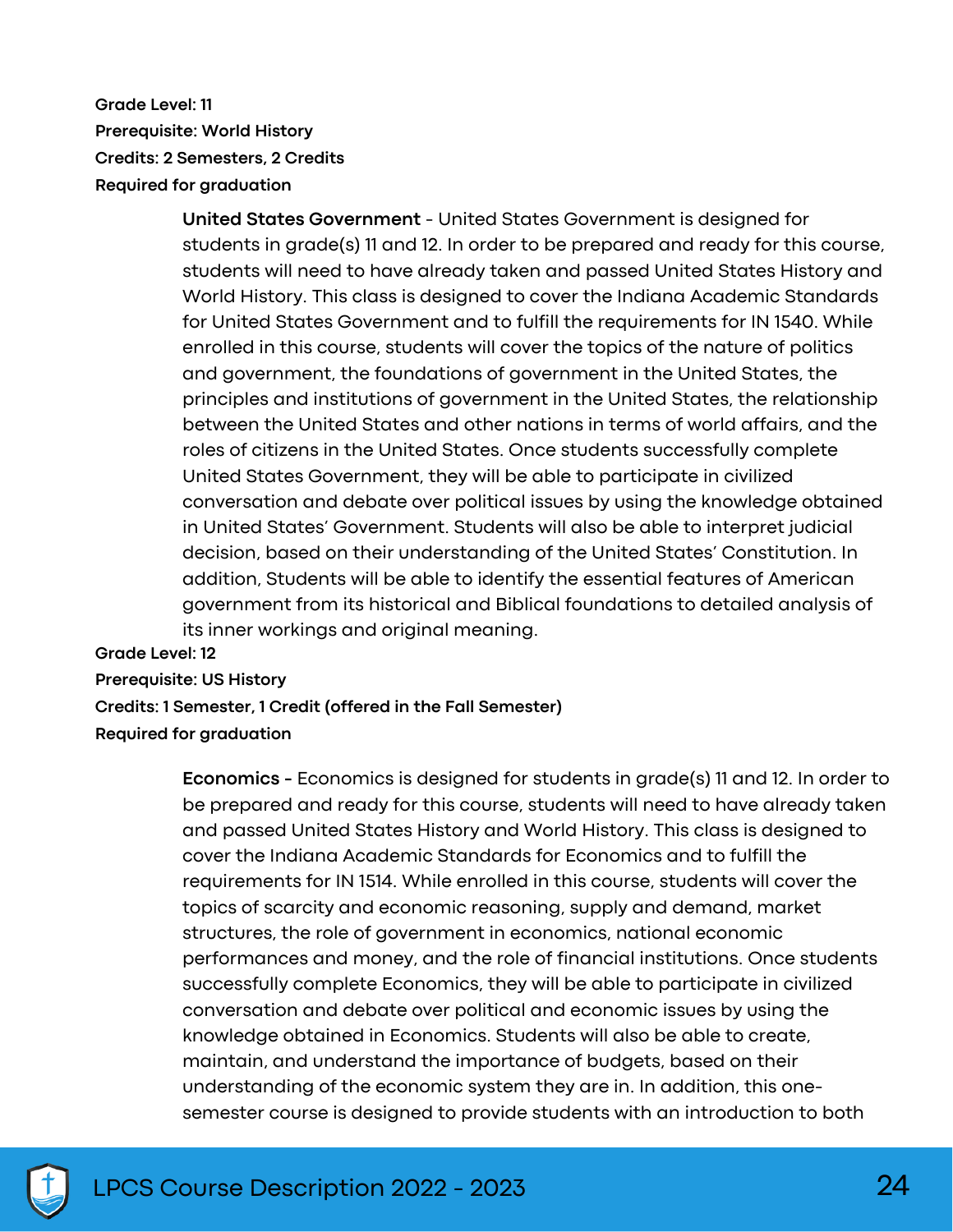microeconomics (the study of economics applied to individuals and organizations) and macroeconomics (the study of economics applied to nations). This course presents the basic concepts of economics in a practical manner through numerous real life applications and case studies, exposing students to both the theory and practice of economics.

#### **Grade Level: 12**

**Prerequisite: US History**

**Credits: 1 Semester, 1 Credit (offered in the Spring Semester)**

#### **Required for graduation**

**Psychology** - Psychology is designed for students in grades 11-12. This class is designed to cover the Indiana Academic Standards for Psychology and to fulfill the requirements for IN 1532. While enrolled in this course, students will cover many content areas such as: worldview and psychology biological basis for behavior, development, cognition, personality and assessment, and abnormal psychology. Once students successfully complete Psychology, they will be able to understand the major perspectives of psychology and its prescribed method of therapy. They will also be able to evaluate each component and its method of therapy through a Biblical worldview, as well as understand Biblical counseling and how it differs from each psychological perspective in the source and method of therapy.

#### **Grade Level: 11-12**

**Credits: 1 Semester**

#### **Counts as an elective for all diplomas**

**Sociology** - Sociology is designed for students in grades 11-12. This class is designed to cover the Indiana Academic Standards for Sociology and to fulfill the requirements for IN 1534. While enrolled in this course, students will cover the topics of society, the problems that our sin has caused, and how the world has sought to fix these issues. They will also deal with the topics of worldview and sociology, as it pertains to culture, social structures, socialization, status, role, and social stratification. Students will evaluate the five major social institutions and the unique aspects of each. The changing nature of society, influences on group behavior and social problems, and the role of individuals in the community are all explored, as well. Once students successfully complete Sociology, they will be able to understand the major topics of Sociology; evaluate sociological issues through a Biblical worldview; evaluate the patterns of society that influence them; and determine how to influence people of all cultures for Christ.

#### **Grade Level: 11-12 Credits: 1 semester**

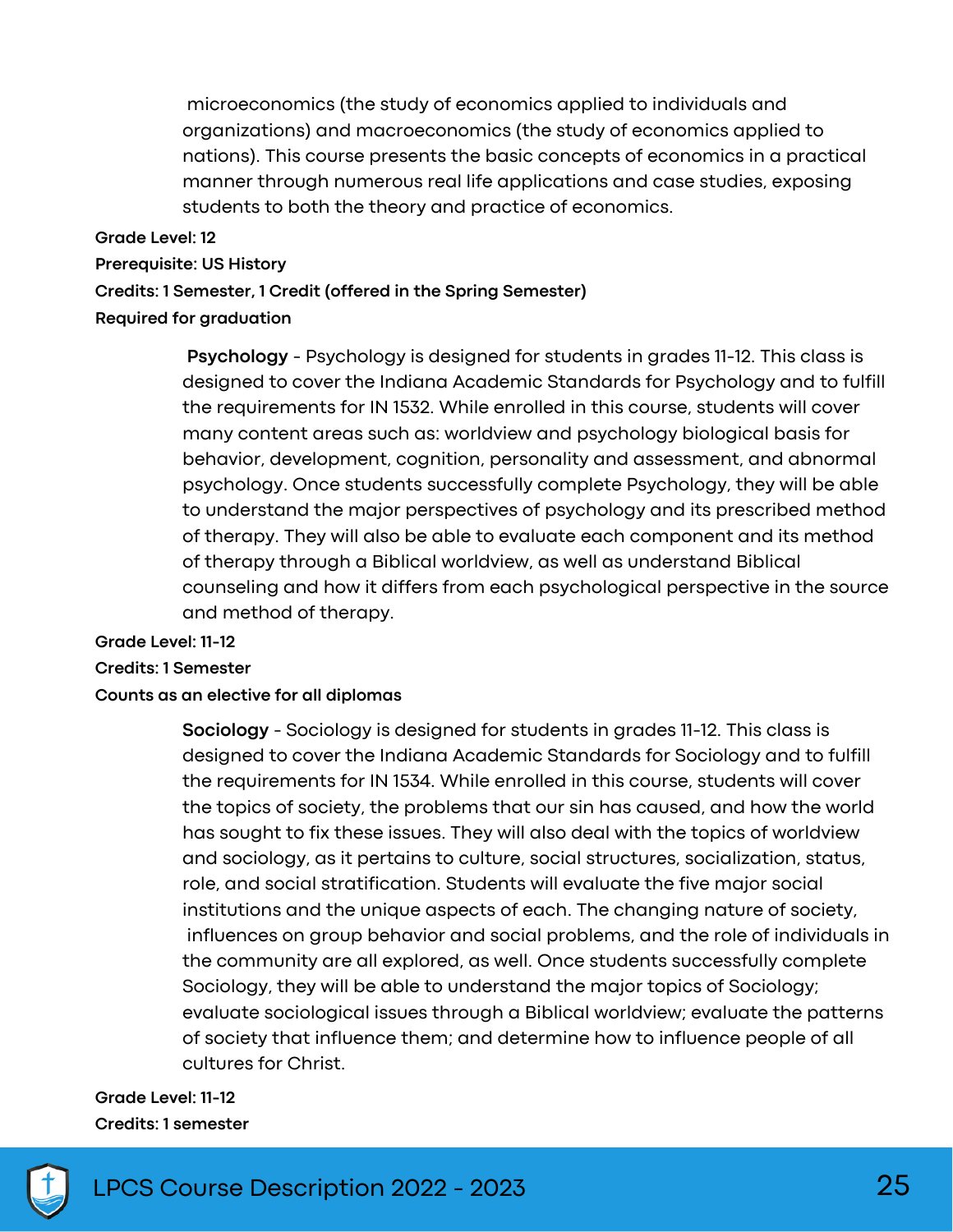#### **Counts as an elective for all diplomas**

**Power of the Mind** - Power of the Mind is designed for students in grades 10 - 12. This class covers the Indiana Academic Standards for Topics in Social Science and will fulfill the

requirements for IN 1550. Power of the Mind is a year-long course that will provide students with chances to engage, research, and practice concepts based on the science of neuroplasticity (the ability for the brain to change). Experiences in the class will include: learning about the person and methods of Reuven Feuerstein; engaging with research about the brain; utilizing FIE instruments to help develop metacognitive skills; and applying current research to the life of a modern-day student. Once students successfully complete Power of the Mind, they will be able to reflect metacognitively, identify twenteight cognitive functions in both the positive and negative, utilize activities and processes to improve cognition, and will be able to explain how the working of the brain points to the truth of intelligent design and our Creator God.

**Grade Level: 10 - 12 Credits: 1 Semesters, 1 Credits Counts as an elective for all diplomas**

# **World Languages**

**Spanish I** - Spanish I is designed for students in grades 9 - 12. This class is designed to cover the Indiana Academic Standards for Spanish I and to fulfill the requirements for IN 2120. Spanish I is a year-long course that will provide students with experience in listening, speaking, reading, and writing in Spanish. Students will learn to communicate in Spanish in a variety of basic situations such as: meeting people; talking about family, friends, and school; discussing hobbies; going shopping; and going out to eat. Once students successfully complete Spanish I, they will be able to engage in basic written and spoken conversations, interpret written and spoken Spanish language, present to an audience of listeners or readers, have an awareness of other cultures, and will develop a broader Biblical worldview of global cultures as they relate to how each individual fits into the God's overall design and purpose.

#### **Grade Level: 9-12**

**Credits: 2 semesters, 2 credits**

**Counts as a Directed Elective or Elective for all diplomas, Fulfills a World Language requirement for the Core 40 with Academic Honors diploma**

> **Spanish II** - Spanish II is designed for students in grades 9 - 12. In order to be prepared and ready for this course, students will need to have already taken

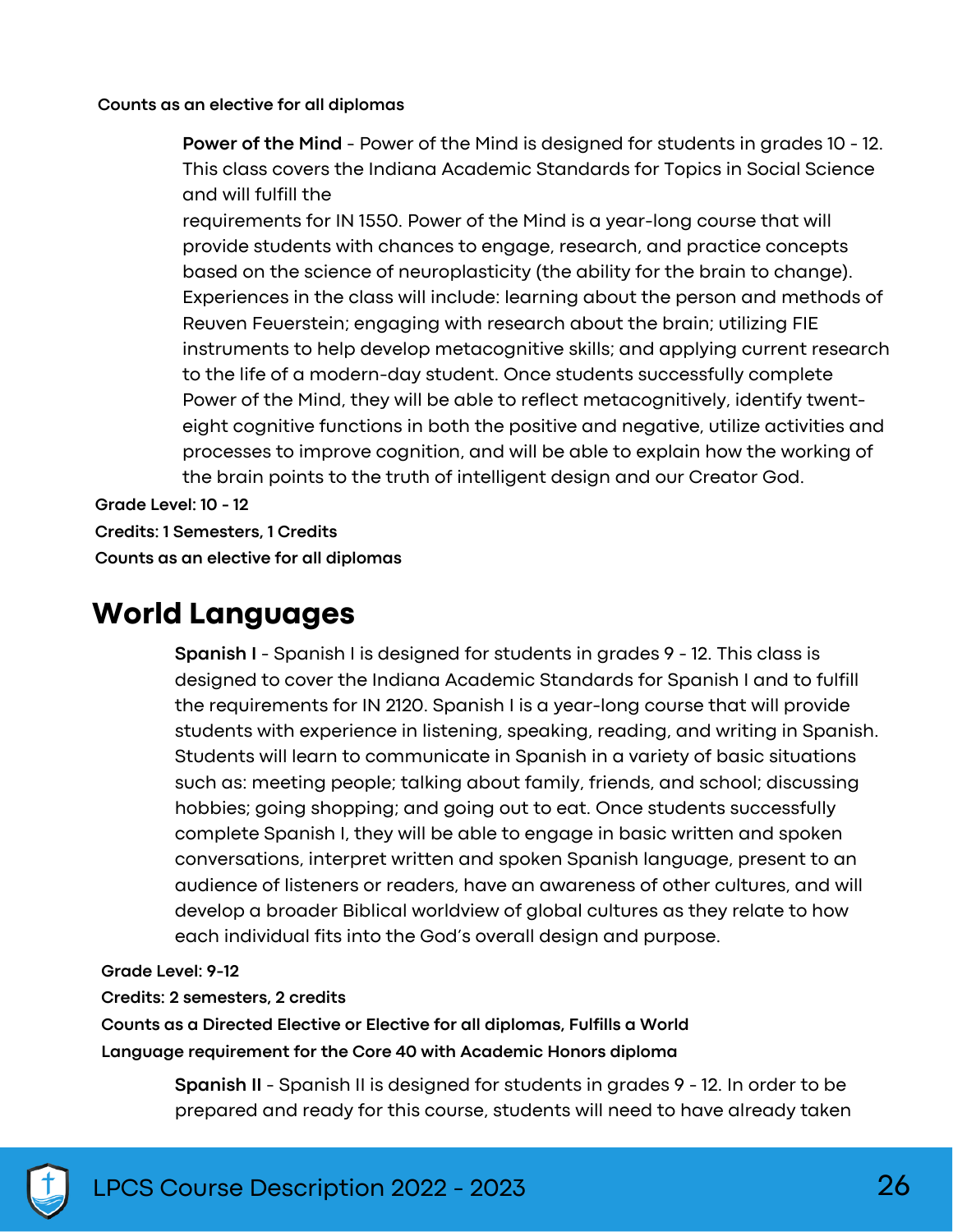and passed Spanish I. This class is designed to cover the Indiana Academic Standards for Spanish II and to fulfill the requirements for IN 2122. Spanish II is a year-long course that will reinforce and broaden students; skills in listening, speaking, reading, and writing in Spanish. Emphasis continues to be learning to communicate in Spanish on topics of daily life. Students will increase the range of expressions in topics such as: clothing, home life, vacation and travel, transportation, and technology. Culture and language are integrated in a way that invites curiosity and encourages participation and interaction both with the teacher and with fellow students. Once students successfully complete Spanish II, they will be able to: engage in written and spoken conversations on a variety of topics with increased complexity, interpret more complex written and spoken language on a wider variety of topics, present to an audience of listeners or readers on a variety of topics, and gain a broader Biblical worldview of global cultures as they relate to how each individual fits into the God's overall design and purpose.

#### **Grade Level: 10-12**

**Prerequisite: Spanish I**

#### **Credits: 2 semesters, 2 credits**

**Counts as a Directed Elective or Elective for all diplomas, Fulfills a World Language requirement for the Core 40 with Academic Honors diploma**

> **Spanish III Honors** - Spanish III Honors is designed for students in grades 10 - 12. In order to be prepared and ready for this course, students will need to have already taken and passed Spanish I and Spanish II. This class is designed to cover the Indiana Academic Standards for Spanish III and to fulfill the requirements for IN 2124. Spanish III gives students a deeper appreciation and understanding of the Spanish language and culture, while improving reading, writing, listening, and speaking skills in Spanish. In this course, students will learn advanced grammar points and continue using and expanding their growing vocabulary. Students will also continue to explore and examine more closely the cultures and lifestyles of Spanish-speaking countries and regions. Students will have the opportunity to improve their abilities and understanding of Spanish through a variety of readings, activities, and assignments. Once students successfully complete Spanish III, they will be able to: initiate, engage and close brief conversations; understand and respond to a variety of requests, commands, and directions of increasing variety and complexity; present material, both rehearsed and impromptu, on a variety of topics; describe social and cultural practices in the target language; and gain a broader Biblical worldview of global cultures as they relate to how each individual fits into the God's overall design and purpose.

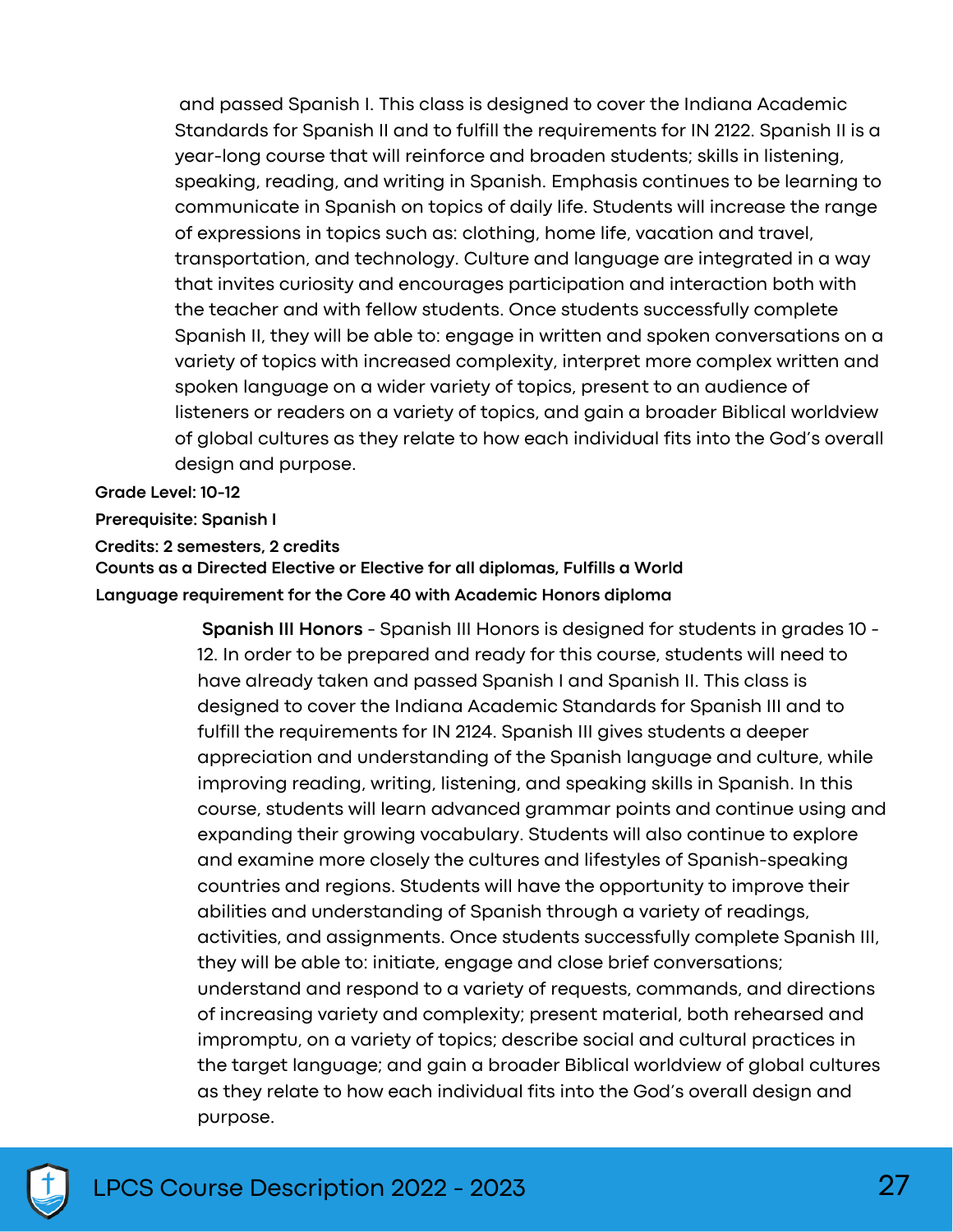**Grade Level: 10-12 Prerequisite: Spanish I and Spanish II Credits: 2 semesters, 2 credits Counts as a Directed Elective or Elective for all diplomas, Fulfills a World Language requirement for the Core 40 with Academic Honors diploma**

> **French I** - French I is designed for students in grades 9 - 12. This class is designed to cover the Indiana Academic Standards for French I and to fulfill the requirements for IN 2020. French I is a year-long course that will provide students with experience in interpersonal skills including listening, speaking, reading, and writing in French. Students will learn to respond in French to a variety of basic situations such as: basic requests; memorization and use of beginner vocabulary; use of appropriate greetings; and engagement with real-world situations and resources. Once students successfully complete French I, they will be able to engage in basic written and spoken conversations, interpret basic written and spoken French language, have an awareness of other cultures, and will develop a broader Biblical worldview of global cultures as they relate to how each individual fits into the God's overall design and purpose.

#### **Recommended Grade: 9-12**

#### **Credits: 2 Semesters, 2 Credits**

**Counts as a Directed Elective or Elective for all diplomas, fulfills a World Language requirement for the Core 40 with Academic Honors diploma.**

> **French II** - French II is designed for students in grades 10 - 12. This class is designed to cover the Indiana Academic Standards for French II and to fulfill the requirements for IN 2022. French II is a year-long course that will provide students with additional experience in interpersonal skills including listening, speaking, reading, and writing in French. Students will learn to respond in French to a variety of situations such as: requests; use of intermediate level vocabulary; use of appropriate greetings; and engagement with real-world situations and resources . Once students successfully complete French II, they will engage in both written and spoken conversations, use the written and spoken French language, continue gaining a more robust awareness of other cultures, and will develop a broader Biblical worldview of global cultures as they relate to how each individual fits into the God's overall design and purpose.

#### **Recommended Grade: 10-12**

#### **Credits: 2 Semesters, 2 Credits**

**Counts as a Directed Elective or Elective for all diplomas, Fulfills a World Language requirement for the Core 40 with Academic Honors diploma.**

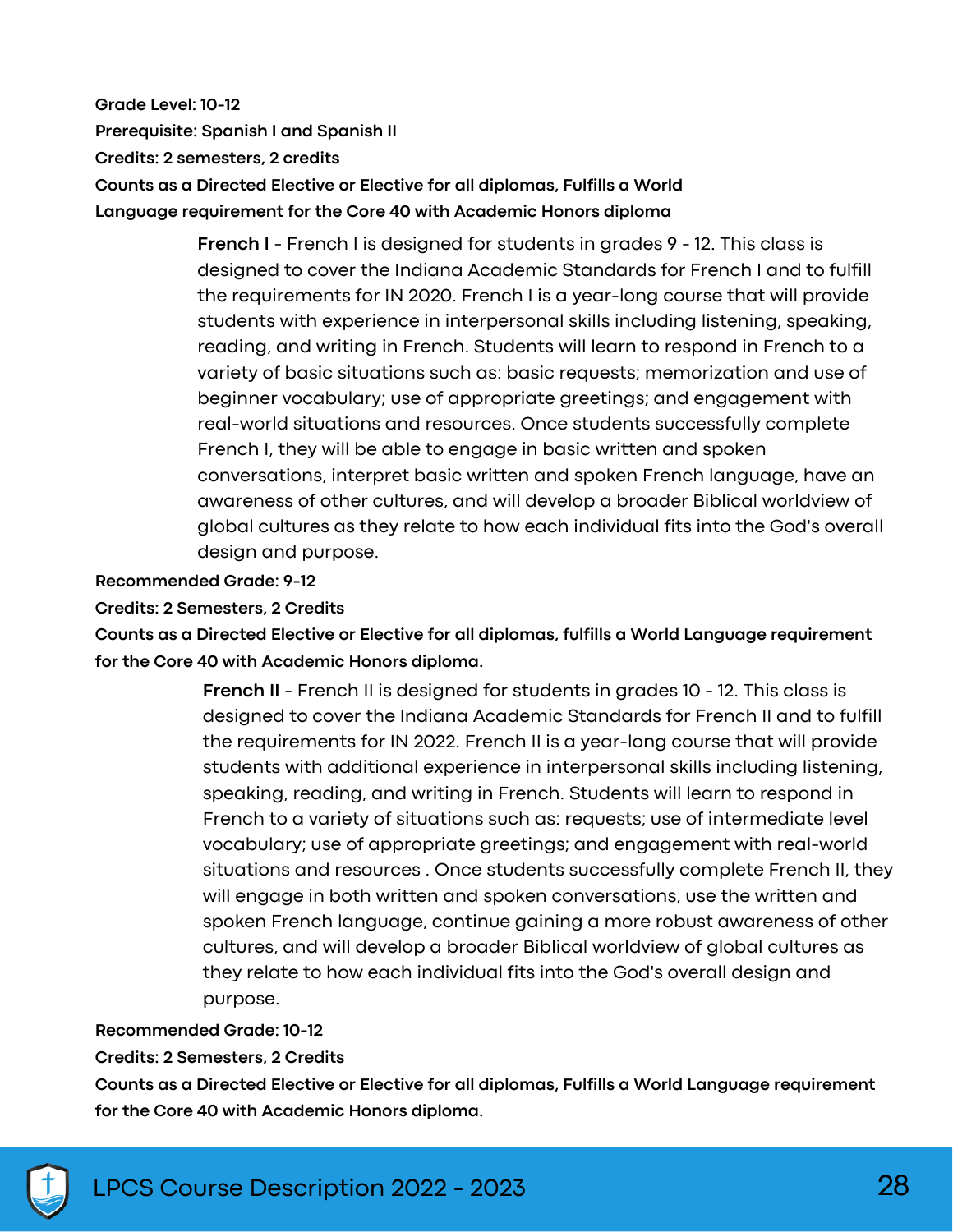# **Interdisciplinary/Electives**

**Introduction to Business** - Introduction to Business is designed for students in grades 9-12. This class is designed to cover the Indiana Academic Standards for Introduction to Business and to fulfill the requirements for IN 4518. While enrolled in this course, students will cover the topics of business management, marketing, human resources, money & risk management, and will be introduced to the topic of entrepreneurship. Once students successfully complete Introduction to Business, they will be able to apply the qualities of various styles and types of business management, analyze the appropriate actions to take in business communication, effectively communicate to varied audiences both in written and oral expressions, be able to recognize the importance of markets on society, and will be able to filter current business practices through the truth and standards set forth by the Bible.

#### **Grade Level: 9-12**

#### **Credits: 1 semester, 1 credit**

#### **Counts as an elective for all diplomas**

**Leadership Development -** Leadership Development is a faith based leadership course with a focus on interpersonal relationships utilizing materials developed by Dr. Tim Elmore. This course fulfills the requirements of IN 5364 and addresses knowledge and skills needed for positive and productive relationships with people in all settings. This course will prepare students to learn how to lead others by learning how to become a leader within themselves, how to embrace empathy towards others, promote teamwork and reduce anxiety by learning what is in and out of your control. Major course topics include leadership, communication, teamwork, and collaboration; conflict prevention, resolution, building and maintaining relationships; and individual needs and characteristics and their impacts on leadership and relationships. This course will promote the creation of a positive culture within a school, work or family environment by learning self-leadership and integrity to be a positive influence on others through a biblical framework.

#### **Recommended Grade Level: 11 - 12**

### **Credits: 1 semester, 1 credit (offered during the Fall Semester) Counts as a Directed Elective or Elective for all diplomas**

**Home Ec I & II -** Home Ec is designed for students in grades 9-12. This class is designed to cover the Indiana Academic Standards for Adult Roles and Responsibilities and to fulfill the requirements for IN 5330. While enrolled in this course, students will cover the topics of food and nutrition, textile basics, personal finance and budgeting, child care and development, and interpersonal skills. Once students successfully complete Home Ec, they will

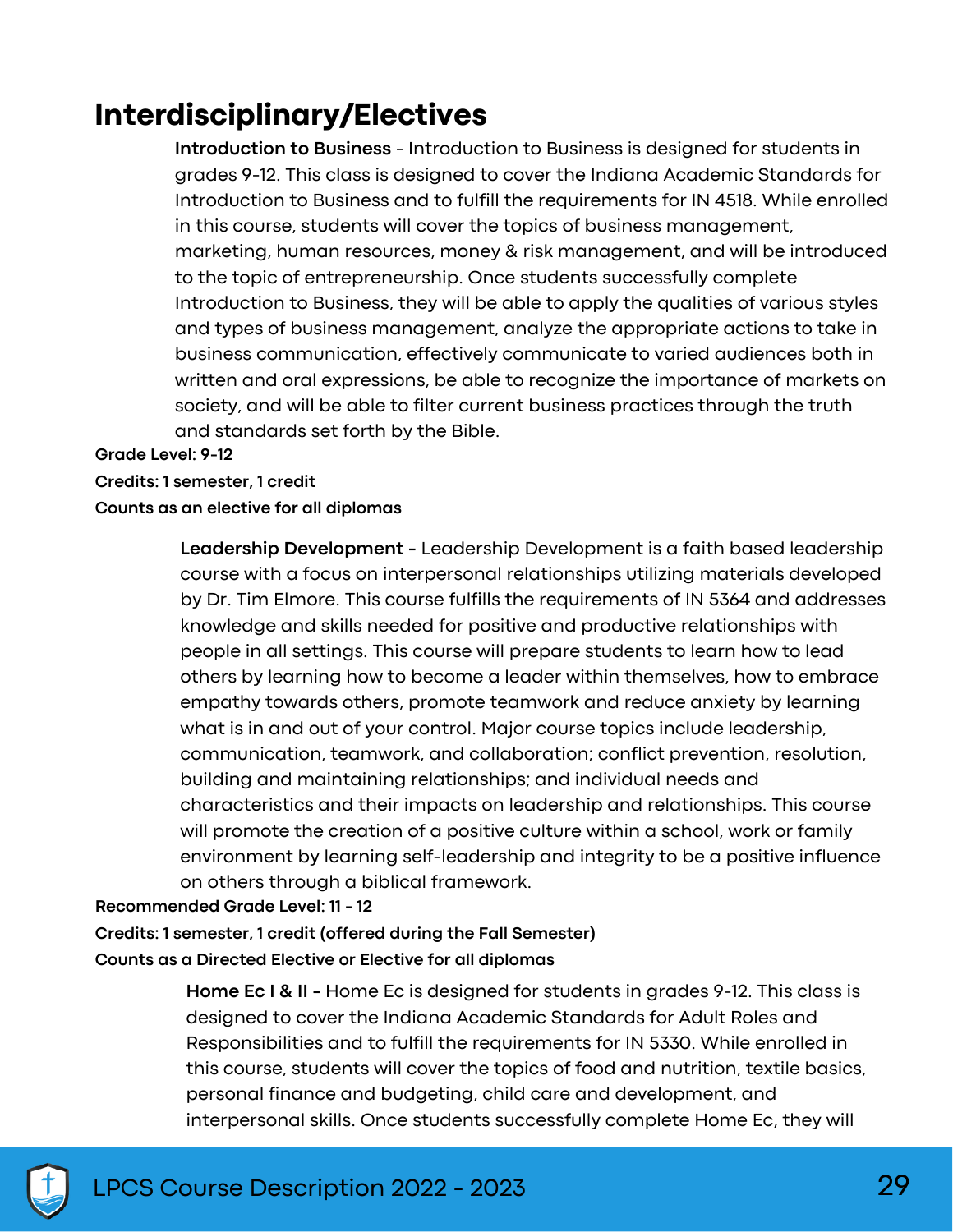be able to create menus and meals based on a budget and personal needs, create and abide by a personal budget, apply stages of child development to caring for children, and will be able to view and analyze their current and future roles in the home in light of God's word.

**Grade Level: 9-12**

**Cost: additional fee**

**Credits: 2 Semesters, 2 Credits**

**Counts as an elective for all diplomas**

**Landscape Management I** - Landscape Management I is designed and taught to fulfill the requirements presented in the high school career cluster agriculture of the Indiana Academic Standards for IN 5136. This is a project-based class, where students will cover the main topics of technology and practices used to plan and design landscape projects using 3D landscape architecture. Students will study the basic skills needed in the operation of landscape machinery. Students will gain an understanding and ability in how to install landscape hardscapes (patios, water features, retaining wall) and softscapes (trees, shrubs, perennials, mulching) and management skills necessary in landscaping operations. Students will build their confidence in basic landscaping and learn skills needed to start a personal landscape business. Upon completion of the program, students have the opportunity to become Indiana Landscape Industry Certified.

### **Grade Level: 10-12 Prerequisite: Biology**

#### **Credits: 2 Semesters, 2 Credits**

#### **Counts as an elective for all diplomas**

**Aviation 1** - Aviation 1 is a hands-on, project-based class using the AOPA (Aircraft Owners and Pilots Association) High School curriculum. The course will cover the Indiana Academic standards for Aviation Flight and will fulfill the requirements for IN 5524. The course that will provide the foundation for advanced exploration in the areas of flying, aerospace engineering, and unmanned aircraft systems. Students will learn about engineering practices, problem-solving, and the innovations and technological developments that have made today's aviation and aerospace industries possible. Students also gain clear understanding of career opportunities in aviation and aerospace, as well as critical issues affecting the aviation system.

**\*Offered every other year, next offered in fall of 2023**

**Grade Level: 9-12 Credits: 2 Semesters 2 Credits Counts as an elective for all diplomas**



LPCS Course Description 2022 - 2023 30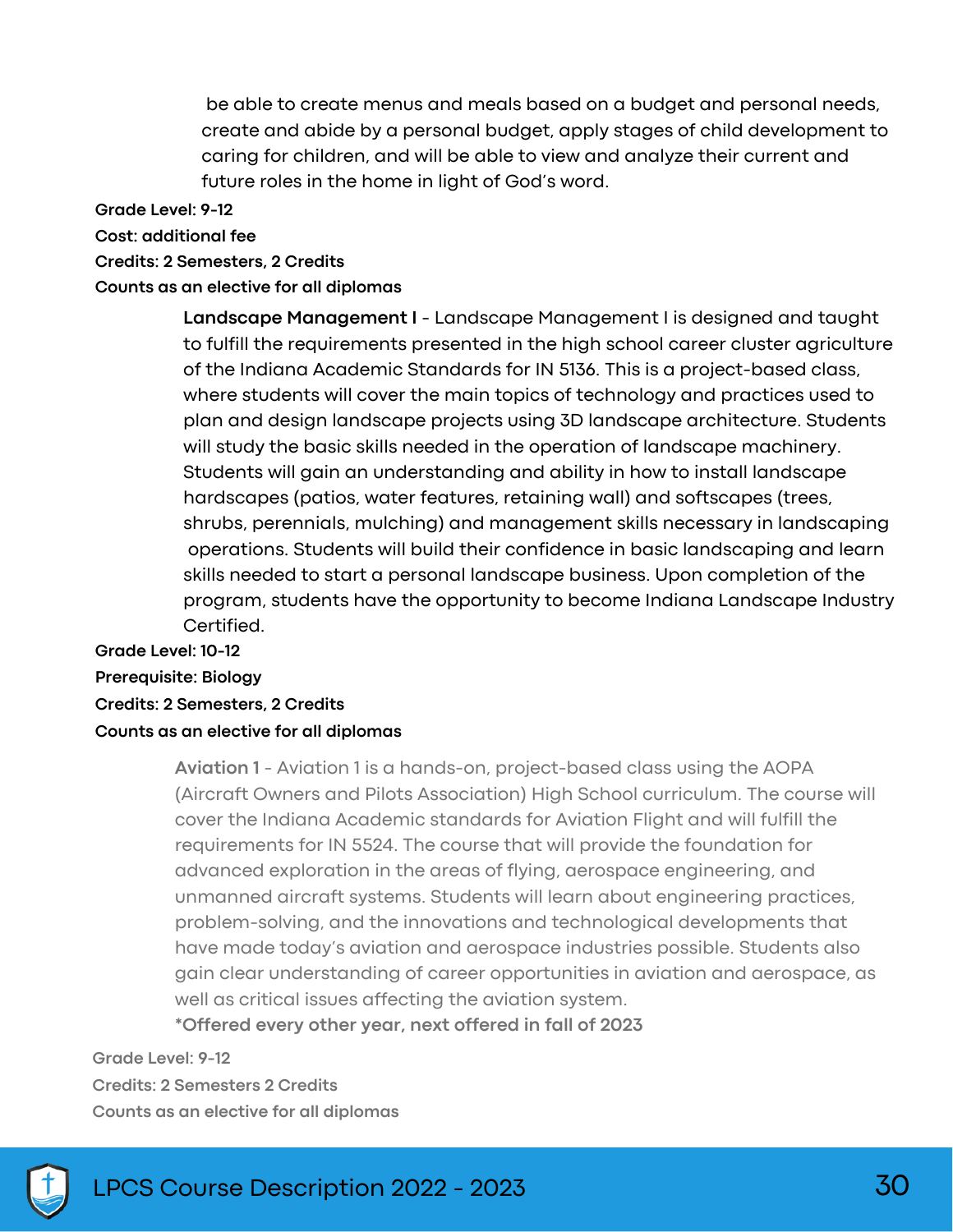**Cadet Teaching** - Cadet Teaching is designed to fulfill the requirements presented in grades 11-12. This class is designed to cover the Indiana Academic Standards for Cadet Teaching and to fulfill the requirements for IN 0502. While enrolled in this course, students will cover the topics of teaching in grades kindergarten (K) through grade nine (9). Students will work under a classroom teacher. This course provides a balance of class work relating to: (1) classroom organization, (2) classroom management, (3) the curriculum and instructional process, (4) observations of teaching, and (5) instructional experiences. Study topics and background reading provide the cadets with information concerning the teaching profession and the nature of the cadet teachers' assignments. Evaluation is based upon the cadet teachers' cooperation, day-to-day practical performance, and classwork including the cadets' potential ability to teach.

#### **Grade Level: 11-12**

#### **Credits: 2 Semesters, 2 Credits**

#### **Counts as an elective for all diplomas**

**Peer Tutoring** - Peer Tutoring is designed to provide high school students in grades 10-12 with an organized exploratory experience to assist students in kindergarten through grade twelve (K-12), through a helping relationship, with their studies and personal growth and development. The course provides opportunities for the students taking the course to develop a basic understanding of individual differences and to explore career options in related fields. Peer Tutoring experiences are preplanned by the teacher trainer and any cooperating teacher under whom the tutoring is to be provided. It must be conducted under the supervision of a licensed teacher. The course provides a balance of class work relating to the development of and use of: (1) listening skills, (2) communication skills, (3) facilitation skills, (4) decision-making skills, and (5) teaching strategies.

#### **Grade Level: 10-12**

#### **Credits: 2 Semesters, 2 Credits**

#### **Counts as an elective for all diplomas**

**Health Medical Forensics** - Health Medical Forensics is designed for students in grades 9-12. In order to be prepared and ready for this course, students will need to have already taken and passed High School Health. This class is designed to cover the Indiana Academic Standards for Health Science Education II: Medical Forensics and to fulfill the requirements for IN 5288. While enrolled in this course, students will cover topics such as: observation skills; evidence collection; forensic toxicology; cause, nature, and mechanisms of death; and forensic anthropology. Once students successfully complete Forensic Science, students will be able to properly identify and enforce standards of conduct necessary to protect individuals and communities. They will also discover that as a Christian

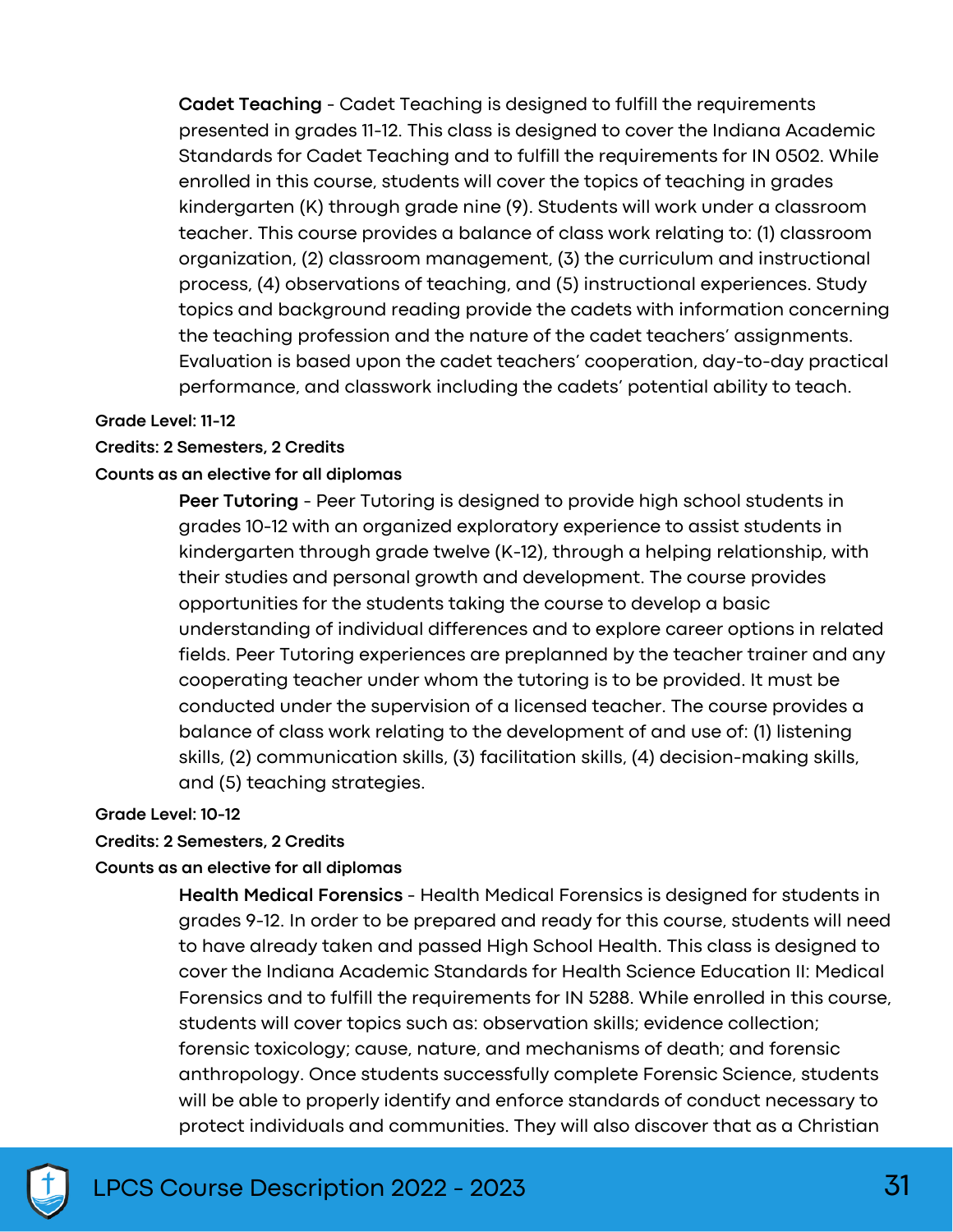forensic scientist, it is critical and ethical to analyze evidence accurately, recognizing God's Word as the ultimate authority in every area of our lives.

#### **Grade Level 9-12**

#### **Prerequisite: Health**

#### **Credits: 2 Semesters, 2 credits**

#### **Counts as an elective for all diplomas**

**Career Exploration Internship -** Career Exploration Internship is a work experience course in the public or private sector that provides for workplace learning in an area of student career interest. This course prepares students for college and career and fulfills the requirements of IN 0530. In addition to their workplace learning activities, students participate in regularly scheduled sessions with their teacher for the purpose of helping students make the connection between academic learning and their work-related experiences.

#### **Grade Level: 12**

**Credits: 1-2 credits per semester depending on the hours of workplace and classroom activities. Offered both Fall and Spring semesters and counts as a Directed Elective or Elective for all diplomas.**

**Thinking with the Great Books** - This is a deep thinking course based on the Indiana Academic Standards for English/Language Arts and fulfills the requirements and academic standards for IN 1074. This class is a study of deductive and inductive logic, including logical fallacies, and should challenge students to think critically, analytically, and philosophically. Students learn to formulate thoughtful inquiry questions, connect ideas or concepts, challenge ideas and concepts, and rephrase ideas when appropriate about literature in the world around them.. Active class participation is essential, including persistent questioning, rational discussion, and reasoned argumentation. Students make comments that reflect the development of logic (a line of reasoning), represent a clear point of view, and involve evidence of support. Students use the same Standard English conventions for oral speech that they use in their writing.

#### **Recommended Grade: 9-12**

#### **Credits: 1 semester, 1 credit**

**Counts as an elective for all diplomas.**

# **Online Highschool Electives**

**Ethnic Studies -** Ethical Studies provides opportunities to broaden students' perspectives concerning lifestyles and cultural patterns of ethnic groups in the United States. Ethnic Studies is a course designed to view the historical development and experiences of various cultures and trace the path of how things came to be for those groups today and fulfills the requirements of IN 1516. To

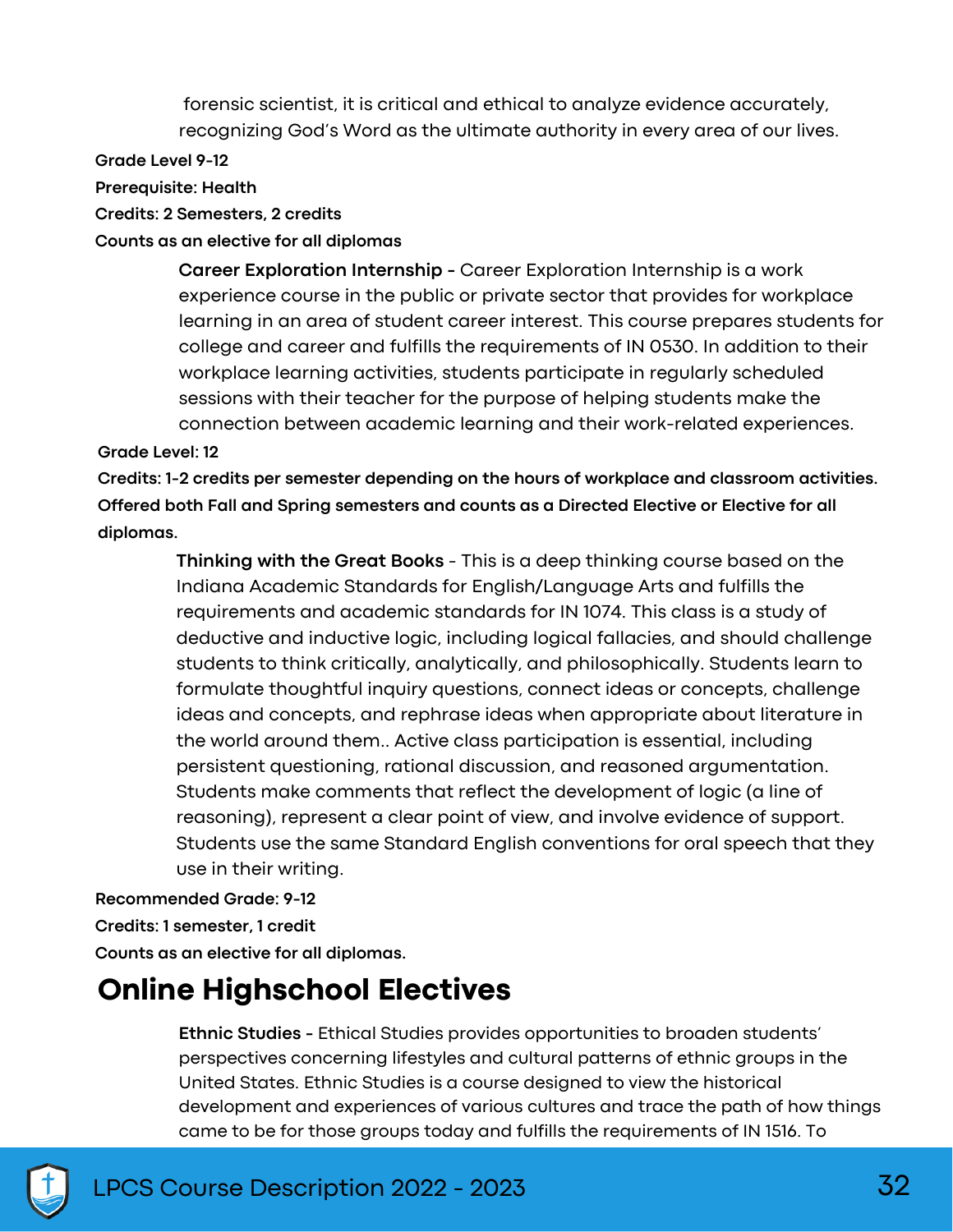understand the entire story of Ethnic Studies, it is crucial to understand the origins of race. This course is designed to examine the histories of four major ethnicities in the United States: African Americans, Latino Americans, Asian Americans, and Native Americans. We will look at the origins of each group and look at why they came to the United States, the policies that shaped their historical experiences, and how each ethnicity has emerged from this process. We will study some of the key figures from each group, and the struggles they went through (and continue to go through) to gain equality, respect, and a voice in American society for their people. Ethnic Studies is intended to open your eyes to the varying experiences of those who have been marginalized in American history and to understand how their story fits into the American story.

#### **Grade: 9-12**

**Partnership with Indiana Online Fees: Online fees associated with this course, \$295 Credits: 1 semester course, 1 credit Counts as an Elective for all diplomas**

> **Indiana Studies** - Indiana Studies is designed for students in grades 9-12. This class is designed to cover the Indiana Academic Standards for Indiana Studies and to fulfill the requirements for IN 1518. While enrolled in this course, students will cover the topics of Indiana history, civics and government, geography, economics, and society/culture. Once students successfully complete Indiana Studies, they will be able to describe the development of the state of Indiana, explain the inner workings of our state, and have an understanding of the geographical make-up of the land. Students will also experience multiple field trips throughout the semester that will bring Indiana History to life. Such trips may include: Corydon, the Capitol Building in Indianapolis, and various State Parks. Students will be able to view their roles and citizenship in the Hoosier state from a biblical worldview.

**Grade: 9-12**

**Partnership with Indiana Online**

**Fees: Online fees associated with this course, \$295**

**Credits: 1 semester course, 1 credit**

**Counts as an Elective for all diplomas**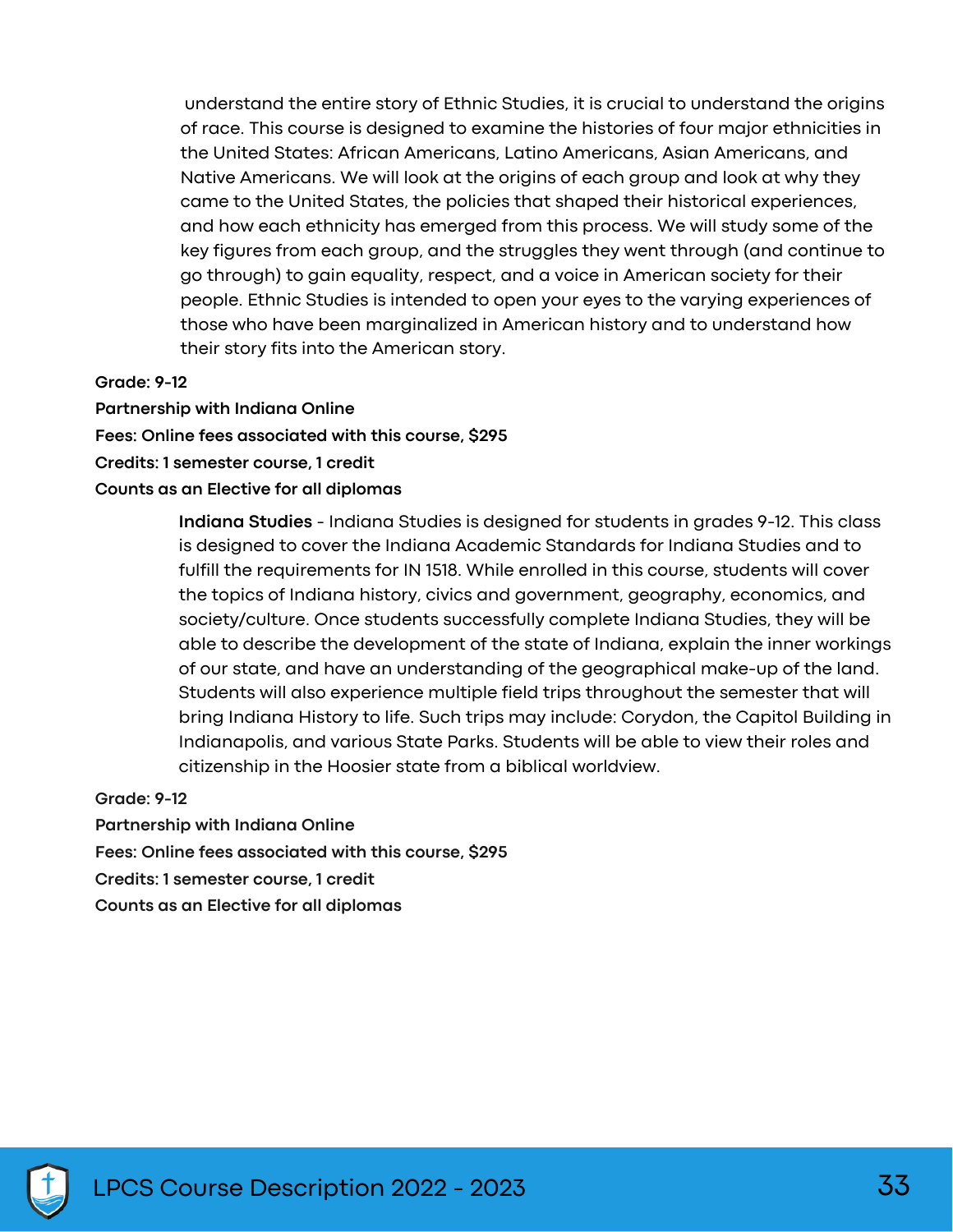# **Dual Enrollment Partnerships**

Online Dual Enrollment classes are designed to provide high school students typically in grades 11-12 who have a PSAT score of 1030 or higher with additional learning and college credit not offered in the regular teaching schedule at LPCS. Students may take classes online and be placed in a lab setting with a supervising teacher.

#### **Trine University - Online Electives, \$50 per credit hour, plus textbooks and software)**

- Plants and People
- Medical Terminology
- Intro to Information Systems
- Basic Technical Drawing
- Accounting I
- Business Computer Applications
- Business Concepts
- Principles of Psychology
- Intro to Sociology
- Astronomy
- Lifetime Wellness

#### **Indiana Tech Early Start Program (\$225 per course with a free book rental)**

- Psychology
- Sociology
- Foundations of Business
- Principles of Management
- Intro to Human Services

### **Ivy Tech through Indiana Online (\$295 per course, plus textbook)**

- Chemistry II
- Computer Science I
- Principles of Marketing
- Strategic Marketing

**\*For more information on Dual Enrollment online courses,** please email Mrs. Winterholter: mwinterholter@lakewoodpark.org

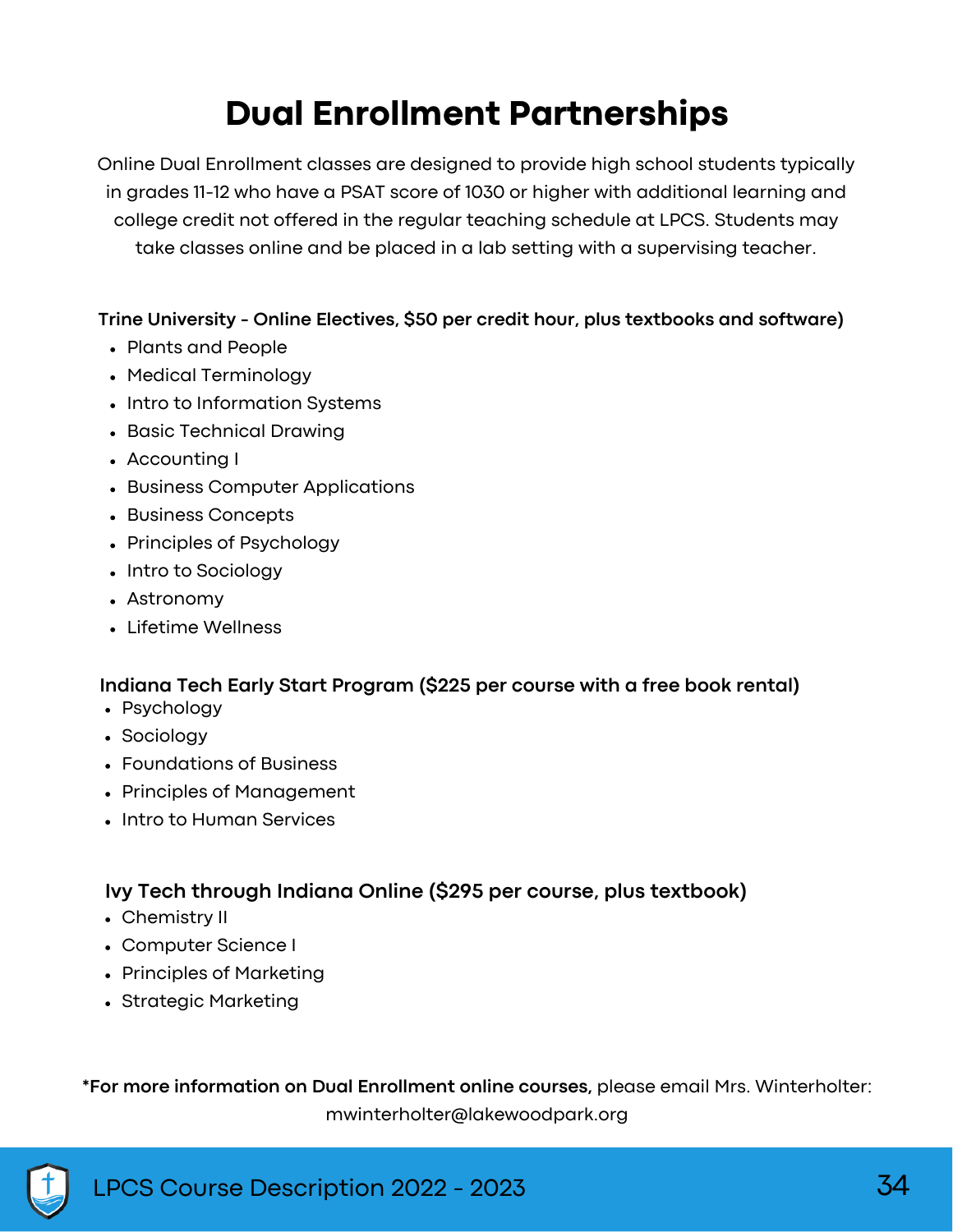

### **Graduation Check List - Diploma Requirements**



Name: \_\_\_\_\_\_\_\_\_\_\_\_\_\_\_\_\_\_\_\_\_\_\_\_\_\_\_\_\_\_\_\_\_\_\_\_\_\_\_\_\_\_\_ Graduation Year: \_\_\_\_\_\_\_\_\_\_\_\_\_\_\_\_\_

| English<br>8 Credits                                                                                                                                                                                                                                                                                                                                                         | English 9 or English 9 Honors<br>English 10 or English 10 Honors<br>English 11 or AP/DE<br>English 12 or AP/DE              | Semester 1 Grade                                                                | Semester 2 Grade                                                                                                                   |  |  |
|------------------------------------------------------------------------------------------------------------------------------------------------------------------------------------------------------------------------------------------------------------------------------------------------------------------------------------------------------------------------------|-----------------------------------------------------------------------------------------------------------------------------|---------------------------------------------------------------------------------|------------------------------------------------------------------------------------------------------------------------------------|--|--|
| Math<br>8 Credits                                                                                                                                                                                                                                                                                                                                                            | Algebra I or Algebra I Honors<br>Geometry or Geometry Honors<br>Algebra II or Algebra II Honors<br>__________ (Fourth Math) | Semester 1 Grade                                                                | Semester 2 Grade                                                                                                                   |  |  |
| Science<br>6 Credits                                                                                                                                                                                                                                                                                                                                                         | Biology<br>Chemistry<br>_________(Third Science)                                                                            | Semester 1 Grade                                                                | Semester 2 Grade                                                                                                                   |  |  |
| History<br>6 Credits                                                                                                                                                                                                                                                                                                                                                         | World History<br>US History<br>Government / Economics                                                                       | Semester 1 Grade                                                                | Semester 2 Grade                                                                                                                   |  |  |
| <b>Bible</b><br>8 Credits                                                                                                                                                                                                                                                                                                                                                    | Dynamic Christian Living<br>Understanding the Faith<br>Theology<br>Understanding the Times                                  | Semester 1 Grade                                                                | Semester 2 Grade                                                                                                                   |  |  |
| Health / PE<br>3 Credits                                                                                                                                                                                                                                                                                                                                                     | Health<br>PE <sub>1</sub><br>PE II                                                                                          | Semester Grade                                                                  |                                                                                                                                    |  |  |
| World Languages<br>4 - 6 Credits                                                                                                                                                                                                                                                                                                                                             | Indiana Core 40 Diploma<br>Semester 1 Grade<br>Spanish I or French I<br>Spanish II or French II                             | Semester 2 Grade                                                                | Indiana Core 40 Diploma+ Honors<br>Semester 1 Grade<br>Semester 2 Grade<br>Spanish II or French II __<br>Spanish III or French III |  |  |
| Fine Arts<br>2 Credits                                                                                                                                                                                                                                                                                                                                                       | Class and Semester Grade<br>See course descriptions for fine arts classes                                                   |                                                                                 |                                                                                                                                    |  |  |
| Electives<br>11 Credits                                                                                                                                                                                                                                                                                                                                                      |                                                                                                                             | <b>Class and Semester Grade</b><br>See course descriptions for elective classes |                                                                                                                                    |  |  |
| Honors Diplomas also require no grades lower than a C and one of the following: 2 AP Courses + Exams; 6 Dual Enrollment Credits; 1<br>AP Course and 3 Dual College Credits: 1250+ Combined Math / Reading SAT Score or a 26+ ACT Composite<br>AP = Advanced Placement (requires passing a state final exam for college credit); DE = Dual Enrollment through a local college |                                                                                                                             |                                                                                 |                                                                                                                                    |  |  |
| Minimums                                                                                                                                                                                                                                                                                                                                                                     | Indiana Core 40 Diploma<br>56 Credits<br>2.0 GPA                                                                            |                                                                                 | Indiana Core 40 Diploma + Honors<br>58 Credits<br>3.0 GPA                                                                          |  |  |



л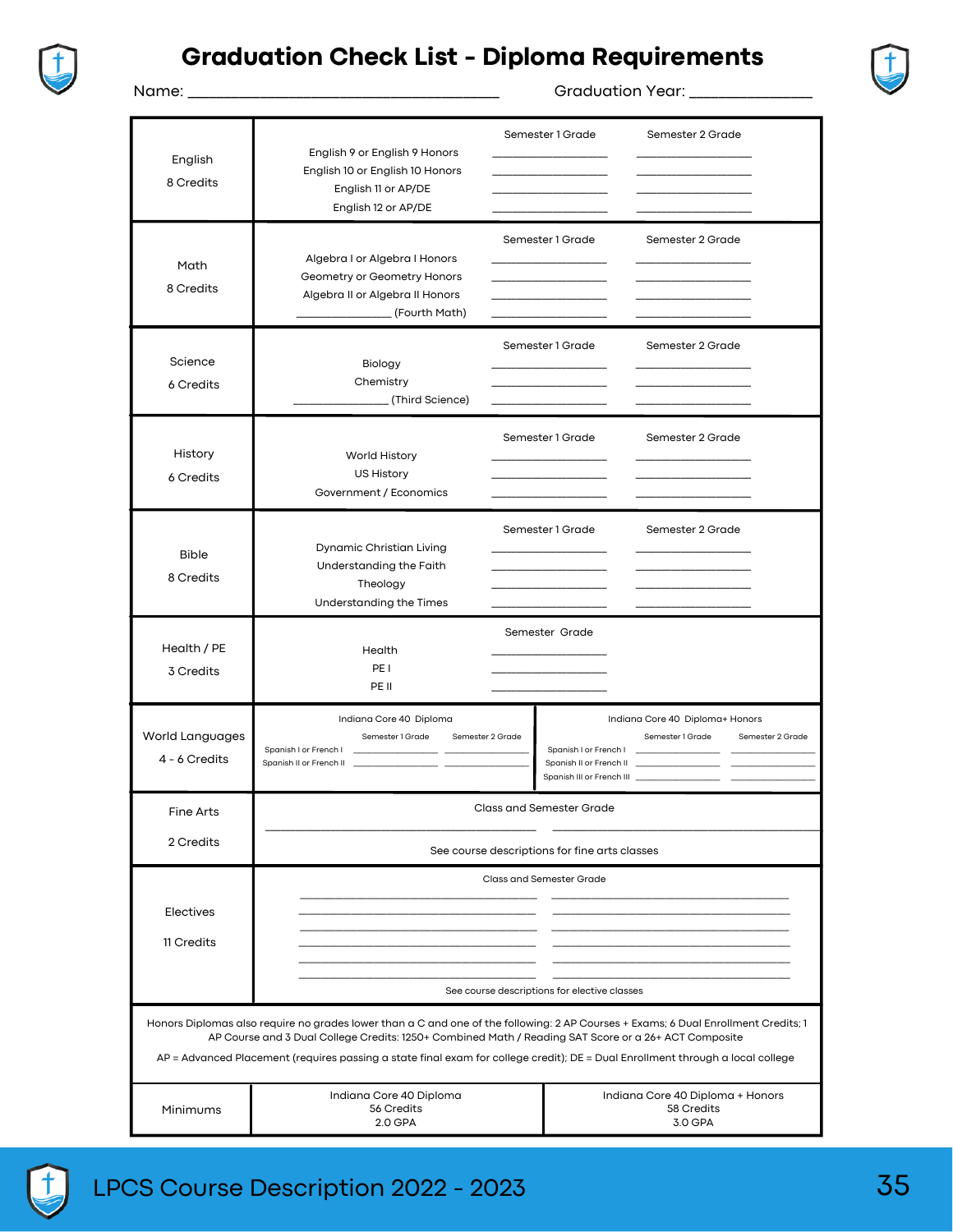

# **Lakewood Park Christian School - Graduation Pathway**



Name: \_\_\_\_\_\_\_\_\_\_\_\_\_\_\_\_\_\_\_\_\_\_\_\_\_\_\_\_\_\_\_\_\_\_\_\_\_\_\_\_\_\_\_ Graduation Year: \_\_\_\_\_\_\_\_\_\_\_\_\_\_\_\_\_

| <b>Graduation Pathway Requirements</b> |                                                                                                                                                  |                                                                                                                                                                   |                                                                                                                                                  |  |
|----------------------------------------|--------------------------------------------------------------------------------------------------------------------------------------------------|-------------------------------------------------------------------------------------------------------------------------------------------------------------------|--------------------------------------------------------------------------------------------------------------------------------------------------|--|
|                                        | High School Diploma (complete one)                                                                                                               | $\Box$ Core 40                                                                                                                                                    | □ Academic Honors                                                                                                                                |  |
| 2                                      | <b>Learn and demonstrate</b><br>employability skills (complete all<br>requirements listed).                                                      | Learn                                                                                                                                                             | Demonstrate                                                                                                                                      |  |
|                                        |                                                                                                                                                  | Senior Portfolio<br>$\Box$ Resume<br>Complete College Essay<br>□<br>$\Box$ HS Credit Tracking Form<br>$\Box$ Set up Parchment account<br>and request a transcript | Career Interview<br>□ Meet with Guidance<br>Counselor and / or Career<br>Coach<br>$\Box$ Complete after HS goals<br>sheet aligned with strengths |  |
|                                        |                                                                                                                                                  | Complete Career Assessments<br>0                                                                                                                                  | and interests                                                                                                                                    |  |
| 3                                      | <b>Postsecondary Readiness</b><br><b>Competencies (students must</b><br>complete at least one.)<br><b>ACT</b><br>п<br><b>SAT</b><br><b>ASVAB</b> | ACT: must meet college- ready<br>benchmarks in two of the four<br>subjects, students can superscore.                                                              | $\Box$ English: 18<br>Math: 22<br>п<br>$\frac{0}{2}$<br>or<br>or<br>◀<br>$\Box$ Reading: 22<br>Science: 23                                       |  |
|                                        |                                                                                                                                                  | SAT:                                                                                                                                                              | ءِ<br>z<br>□ EBRW: 480<br>Math: 530<br>П                                                                                                         |  |
|                                        |                                                                                                                                                  | <b>ASVAB:</b>                                                                                                                                                     | Minimum AFQT score of 31                                                                                                                         |  |